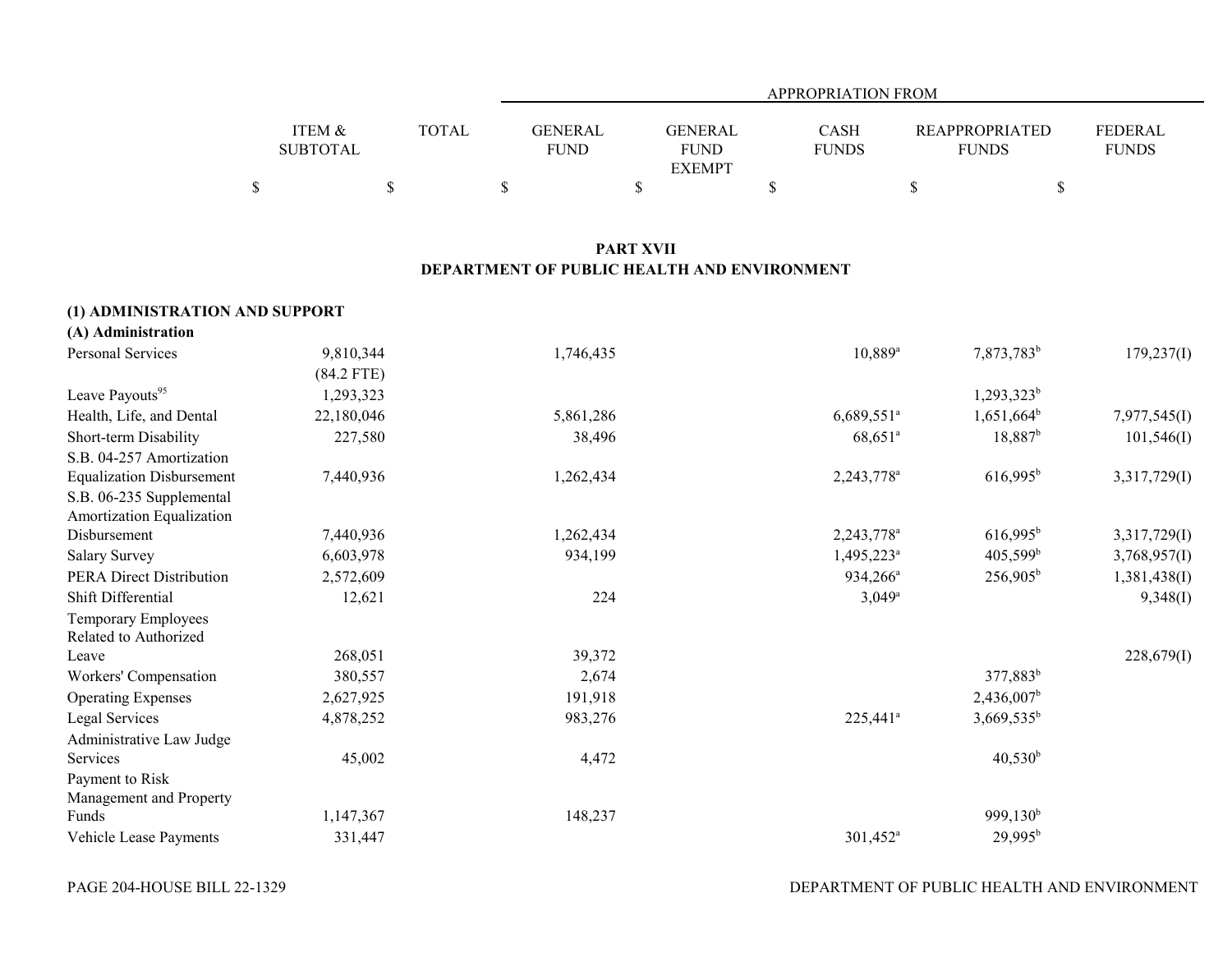|                                 |             |                           |    |  |              | APPROPRIATION FROM |                               |  |                                                |                        |                      |                        |                                       |              |                                |
|---------------------------------|-------------|---------------------------|----|--|--------------|--------------------|-------------------------------|--|------------------------------------------------|------------------------|----------------------|------------------------|---------------------------------------|--------------|--------------------------------|
|                                 |             | ITEM &<br><b>SUBTOTAL</b> |    |  | <b>TOTAL</b> |                    | <b>GENERAL</b><br><b>FUND</b> |  | <b>GENERAL</b><br><b>FUND</b><br><b>EXEMPT</b> |                        | CASH<br><b>FUNDS</b> |                        | <b>REAPPROPRIATED</b><br><b>FUNDS</b> |              | <b>FEDERAL</b><br><b>FUNDS</b> |
|                                 | $\mathbb S$ |                           | \$ |  | \$           |                    | \$                            |  | $\mathbb S$                                    |                        | \$                   |                        | $\$$                                  |              |                                |
|                                 |             |                           |    |  |              |                    |                               |  |                                                |                        |                      |                        |                                       |              |                                |
| Leased Space                    |             | 8,758,396                 |    |  |              | 1,074,842          |                               |  |                                                | $243,000^a$            |                      | 7,427,054 <sup>b</sup> |                                       | 13,500(I)    |                                |
| Capitol Complex Leased          |             |                           |    |  |              |                    |                               |  |                                                |                        |                      |                        |                                       |              |                                |
| Space                           |             | 38,952                    |    |  |              | 2,936              |                               |  |                                                |                        |                      | $36,016^b$             |                                       |              |                                |
| Annual Depreciation-Lease       |             |                           |    |  |              |                    |                               |  |                                                |                        |                      |                        |                                       |              |                                |
| <b>Equivalent Payments</b>      |             | 498,795                   |    |  |              | 395,237            |                               |  |                                                | $103,558^{\circ}$      |                      |                        |                                       |              |                                |
| Payments to OIT                 |             | 14,217,267                |    |  |              | 5,967,006          |                               |  |                                                | 1,869,457 <sup>a</sup> |                      | 4,581,508 <sup>b</sup> |                                       | 1,799,296(I) |                                |
| <b>CORE Operations</b>          |             | 1,081,804                 |    |  |              | 115,308            |                               |  |                                                |                        |                      | $966,496^b$            |                                       |              |                                |
| <b>Utilities</b>                |             | 563,651                   |    |  |              | 29,909             |                               |  |                                                | $161,324$ <sup>a</sup> |                      | 360,818 <sup>b</sup>   |                                       | 11,600(I)    |                                |
| Building Maintenance and        |             |                           |    |  |              |                    |                               |  |                                                |                        |                      |                        |                                       |              |                                |
| Repair                          |             | 447,181                   |    |  |              | 23,252             |                               |  |                                                |                        |                      | $423,929$ <sup>b</sup> |                                       |              |                                |
| Reimbursement for               |             |                           |    |  |              |                    |                               |  |                                                |                        |                      |                        |                                       |              |                                |
| Members of the State Board      |             |                           |    |  |              |                    |                               |  |                                                |                        |                      |                        |                                       |              |                                |
| of Health                       |             | 4,500                     |    |  |              | 4,500              |                               |  |                                                |                        |                      |                        |                                       |              |                                |
| <b>Environmental Justice</b>    |             |                           |    |  |              |                    |                               |  |                                                |                        |                      |                        |                                       |              |                                |
| Ombudsperson                    |             | 884,062                   |    |  |              | 534,746            |                               |  |                                                | $349,316(I)^a$         |                      |                        |                                       |              |                                |
|                                 |             | $(4.0$ FTE)               |    |  |              |                    |                               |  |                                                |                        |                      |                        |                                       |              |                                |
| <b>Indirect Cost Assessment</b> |             | 648,697                   |    |  |              |                    |                               |  |                                                | 339,422°               |                      | $88,603^d$             |                                       | 220,672(I)   |                                |
|                                 |             | 94,404,279                |    |  |              |                    |                               |  |                                                |                        |                      |                        |                                       |              |                                |

<sup>a</sup> Of these amounts, an estimated \$5,023,570 shall be from the Indirect Costs Excess Recovery Fund created in Section 24-75-1401 (2), C.R.S., of which \$561,996 is shown for informational purposes only, an estimated \$659,030 shall be from the Department of Public Health and Environment subaccount of the AIR Account of the Highway Users Tax Fund established in Section 42-3-304 (18)(c), C.R.S., \$650,775 shall be from the Marijuana Tax Cash Fund created in Section 39-28.8-501 (1), C.R.S., an estimated \$243,558 shall be from the Newborn Screening and Genetic Counseling Cash Funds created in Section 25-4-1006 (1), C.R.S., an estimated \$5,064 shall be from the Oil and Gas Conservation and Environmental Response Fund created in Section 34-60-122 (5), C.R.S., and an estimated \$9,798,740 shall be from various sources of cash funds.

<sup>b</sup> Of these amounts, an estimated \$28,307,734 shall be from departmental indirect cost recoveries or the Indirect Costs Excess Recovery Fund created in Section 24-75-1401 (2), C.R.S., \$1,119,036 shall be from statewide indirect cost recoveries or the Indirect Costs Excess Recovery Fund created in Section 24-75-1401 (2), \$3,600 shall be from appropriations to the Plant Industry Division line item of Agricultural Services in the Department of Agriculture, and \$4,652,682 shall be from various sources of reappropriated funds.

 $\degree$  Of this amount, \$36,152 shall be from the Marijuana Tax Cash Fund created in Section 39-28.8-501 (1), C.R.S., an estimated \$25,000 shall be from the Department of Public Health and Environment subaccount of the AIR Account of the Highway Users Tax Fund created in Section 42-3-304 (18)(c), C.R.S., \$16,000 shall be from the Health Disparities Grant Program Fund created in Section 24-22-117 (2)(f)(I), C.R.S., and \$262,270 shall be from various sources of cash funds.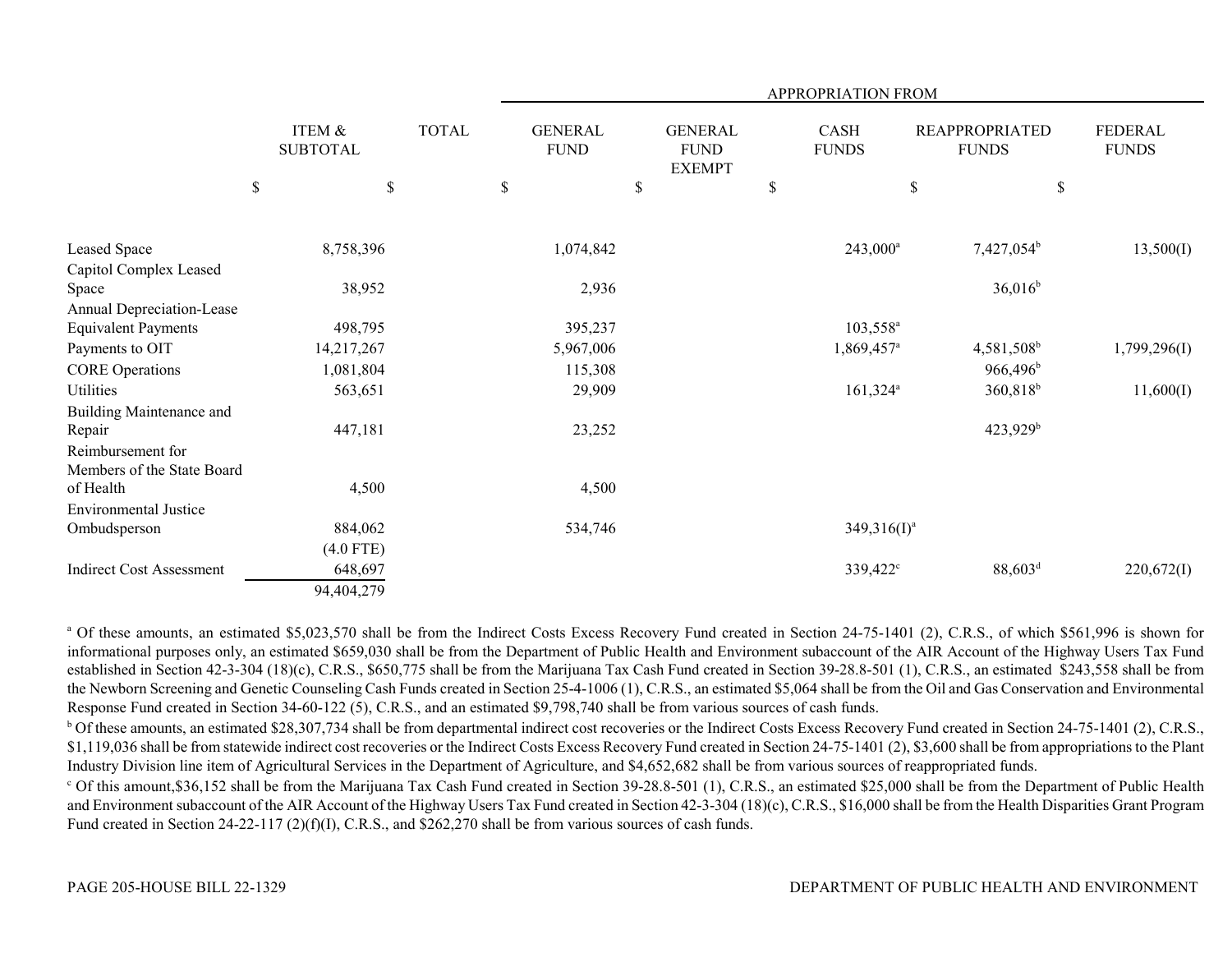|                   |              |         |               | <b>APPROPRIATION FROM</b> |                       |              |
|-------------------|--------------|---------|---------------|---------------------------|-----------------------|--------------|
|                   |              |         |               |                           |                       |              |
| <b>ITEM &amp;</b> | <b>TOTAL</b> | GENERAL | GENERAL       | <b>CASH</b>               | <b>REAPPROPRIATED</b> | FEDERAL      |
| <b>SUBTOTAL</b>   |              | FUND    | <b>FUND</b>   | <b>FUNDS</b>              | <b>FUNDS</b>          | <b>FUNDS</b> |
|                   |              |         | <b>EXEMPT</b> |                           |                       |              |
|                   |              |         |               |                           |                       |              |

<sup>d</sup> Of this amount, \$9,200 shall be from Medicaid funds transferred from the Transfer to Department of Public Health and Environment for Facility Survey and Certification line item in the Department of Health Care Policy and Financing, and \$79,403 shall be from various sources of reappropriated funds.

| (B) Office of Health Equity |              |             |                          |                          |
|-----------------------------|--------------|-------------|--------------------------|--------------------------|
| Program Costs               | 1,836,571    | 1,284,318   | $51,783^{\circ}$         | 500,470 <sup>b</sup>     |
|                             | (18.6 FTE)   |             |                          |                          |
| Health Disparities Grants   | 10,975,917   | 4,700,000   | $3,616,743$ <sup>a</sup> | $2,659,174$ <sup>b</sup> |
| Necessary Document          |              |             |                          |                          |
| Assistance                  | 300,000      | 300,000     |                          |                          |
|                             |              | $(0.1$ FTE) |                          |                          |
|                             | 13, 112, 488 |             |                          |                          |

<sup>a</sup> This amount shall be from the Health Disparities Grant Program Fund created in Section 24-22-117 (2)(f)(I), C.R.S.

<sup>b</sup> Of these amounts, an estimated \$2,963,355 shall be transferred from the Prevention Services Division within the Department, and an estimated \$196,289 shall be from departmental indirect cost recoveries or the Indirect Costs Excess Recovery Fund created in Section 24-75-1401 (2), C.R.S.

|                           | (C) Office of Public Health Practice, Planning and Local Partnerships |            |                     |            |
|---------------------------|-----------------------------------------------------------------------|------------|---------------------|------------|
| Assessment, Planning, and |                                                                       |            |                     |            |
| <b>Support Program</b>    | 892,202                                                               | 277,166    |                     | 615,036(I) |
|                           | $(7.4$ FTE)                                                           |            |                     |            |
| Distributions to Local    |                                                                       |            |                     |            |
| Public Health Agencies    | 19,416,172                                                            | 17,523,706 | $1,892,466^{\circ}$ |            |
|                           | 20,308,374                                                            |            |                     |            |

<sup>a</sup> This amount shall be from the Marijuana Tax Cash Fund created in Section 39-28.8-501 (1), C.R.S.

127,825,141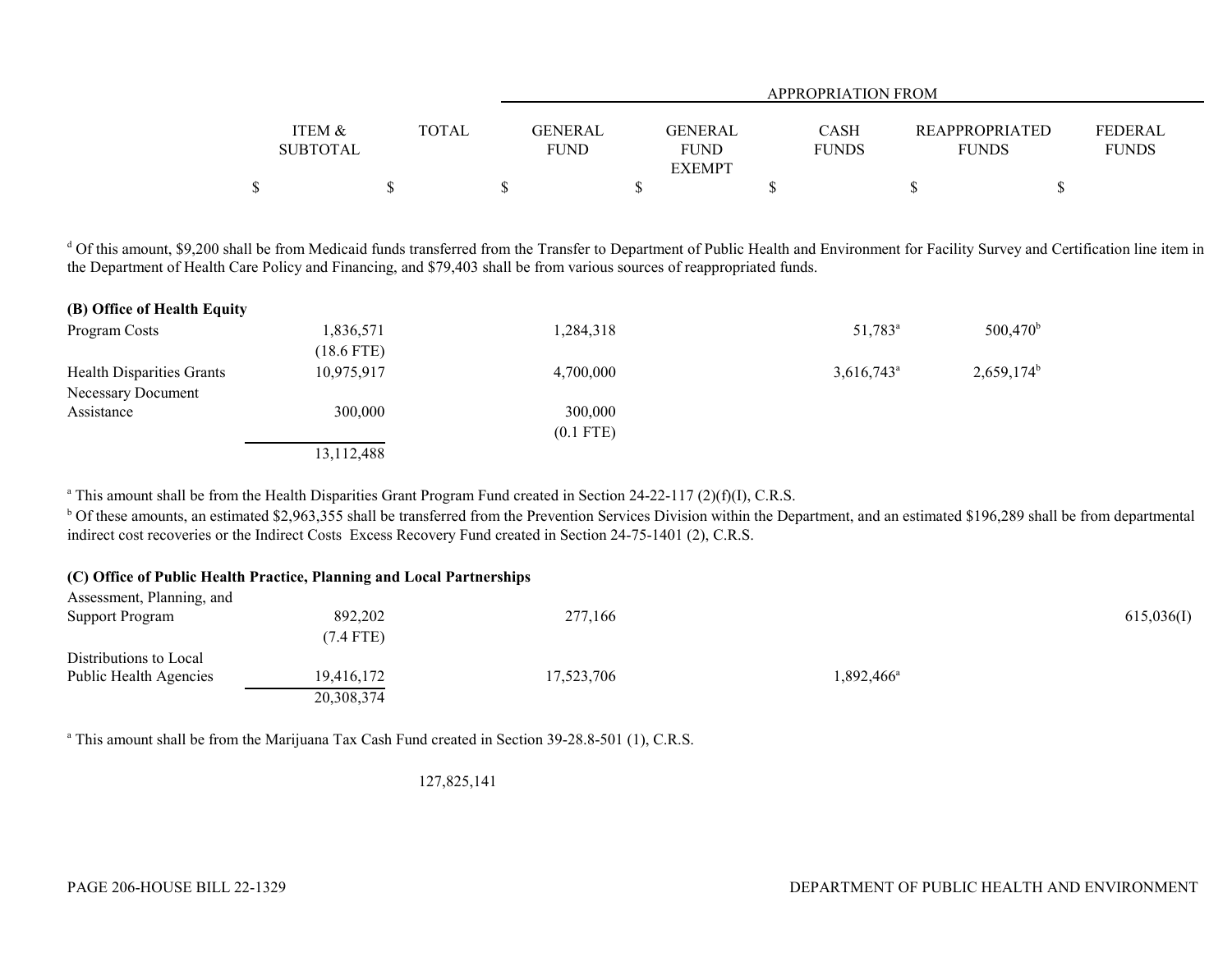|                                |                                                     |               | <b>APPROPRIATION FROM</b>     |                                                |                             |                                       |                                |  |  |
|--------------------------------|-----------------------------------------------------|---------------|-------------------------------|------------------------------------------------|-----------------------------|---------------------------------------|--------------------------------|--|--|
|                                | ITEM &<br><b>SUBTOTAL</b>                           | <b>TOTAL</b>  | <b>GENERAL</b><br><b>FUND</b> | <b>GENERAL</b><br><b>FUND</b><br><b>EXEMPT</b> | <b>CASH</b><br><b>FUNDS</b> | <b>REAPPROPRIATED</b><br><b>FUNDS</b> | <b>FEDERAL</b><br><b>FUNDS</b> |  |  |
|                                | S                                                   | <sup>\$</sup> | \$                            | ₼<br>D                                         | $\triangle$<br>D            | $\triangle$<br>٠D                     | \$                             |  |  |
|                                | (2) CENTER FOR HEALTH AND ENVIRONMENTAL INFORMATION |               |                               |                                                |                             |                                       |                                |  |  |
| (A) Administration and Support |                                                     |               |                               |                                                |                             |                                       |                                |  |  |
| Program Costs                  | 552,051<br>$(3.8$ FTE)                              |               | 90,269                        |                                                | $184,877$ <sup>a</sup>      |                                       | 276,905(I)                     |  |  |

<sup>a</sup> Of this amount, an estimated \$117,505 shall be from the Vital Statistics Records Cash Fund created in Section 25-2-121 (2)(b)(I), C.R.S., and an estimated \$67,372 shall be from the Medical Marijuana Program Cash Fund created in Section 25-1.5-106 (16)(a), C.R.S.

| (B) Health Statistics and Vital Records |              |         |                     |                 |              |
|-----------------------------------------|--------------|---------|---------------------|-----------------|--------------|
| Personal Services                       | 4,347,452    | 186,057 | $2,662,923^{\circ}$ | $6,034^{\rm b}$ | 1,492,438(1) |
|                                         | $(51.0$ FTE) |         |                     |                 |              |
| <b>Operating Expenses</b>               | 656,406      | 205,613 | $262,685^{\circ}$   |                 | 188, 108(I)  |
| Reimbursement to Coroners               | 159,050      | 159,050 |                     |                 |              |
|                                         | 5,162,908    |         |                     |                 |              |

<sup>a</sup> Of these amounts, an estimated \$2,183,667 shall be from the Vital Statistics Records Cash Fund created in Section 25-2-121 (2)(b)(I), C.R.S., an estimated \$372,801 shall be from the Tobacco Education Programs Fund created in Section 24-22-117 (2)(c)(I), C.R.S., \$243,596 shall be from the Marijuana Tax Cash Fund created in Section 39-28.8-501 (1), C.R.S., and \$125,544 shall be from the Prevention, Early Detection, and Treatment Fund created in Section 24-22-117 (2)(d)(I), C.R.S. The Tobacco Education Programs Fund and the Prevention, Early Detection, and Treatment Fund consist of revenues from additional state cigarette and tobacco taxes imposed pursuant to Section 21 of Article X of the State Constitution. Appropriations from these funds do not constitute fiscal year spending for the purposes of Section 20 of Article X of the State Constitution.

<sup>b</sup> Of this amount, \$5,887 shall be from Medicaid funds transferred from the Transfer to the Department of Public Health and Environment for Prenatal Statistical Information line item in the Department of Health Care Policy and Financing and an estimated \$147 shall be from various sources of reappropriated funds.

| <b>TO MEDICAL MATHUALA NEGISTI</b> Y |           |                        |
|--------------------------------------|-----------|------------------------|
| Personal Services                    | 1.445.447 | $1,445,447^{\circ}$    |
|                                      |           | $(23.5$ FTE)           |
| <b>Operating Expenses</b>            | 505,037   | $505.037$ <sup>a</sup> |
|                                      | 1.950.484 |                        |

<sup>a</sup> These amounts shall be from the Medical Marijuana Program Cash Fund created in Section 25-1.5-106 (16)(a), C.R.S.

**(C) Medical Marijuana Registry**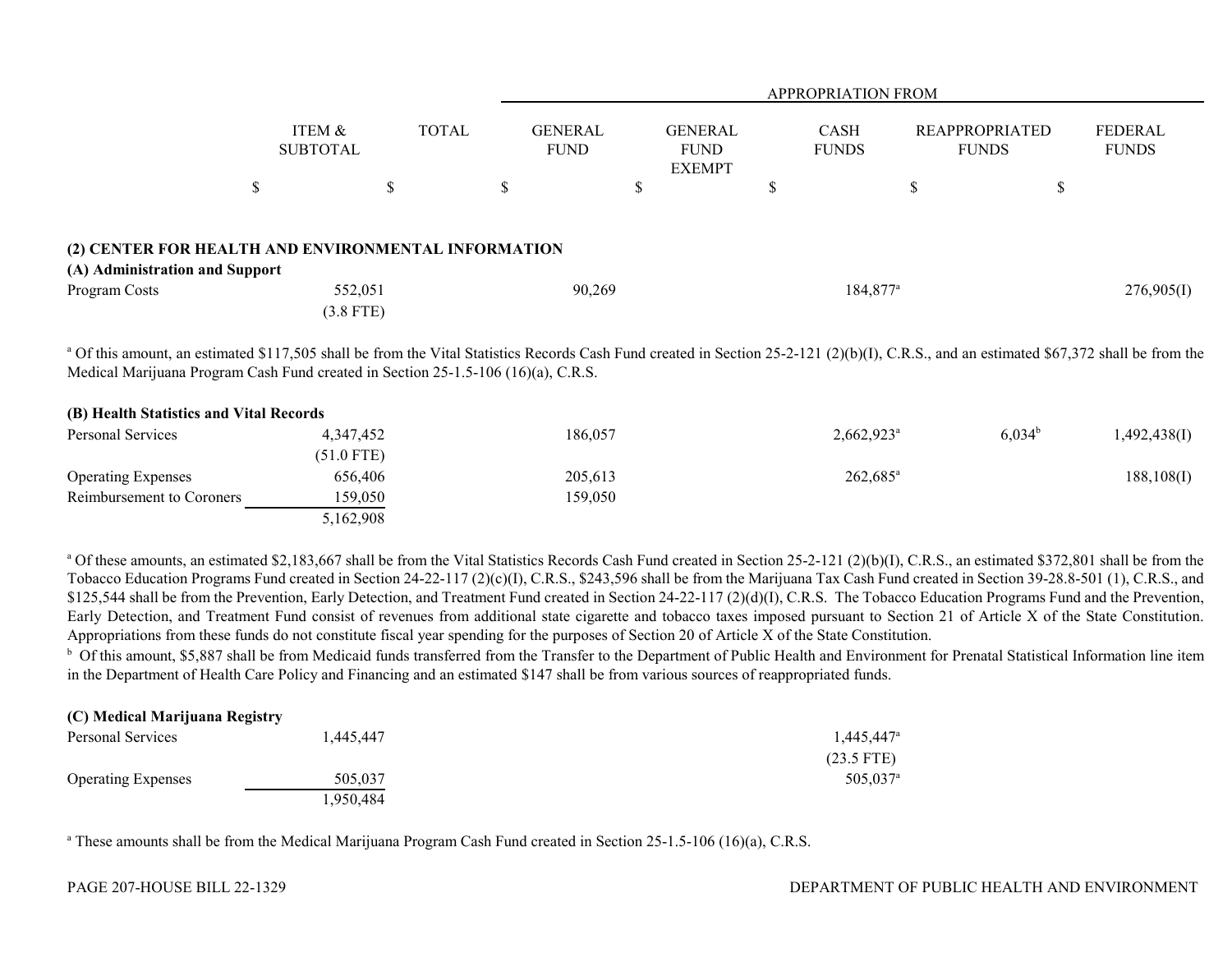|                                          |                           |              |              | APPROPRIATION FROM            |    |                                                |    |                             |    |                                       |                                |
|------------------------------------------|---------------------------|--------------|--------------|-------------------------------|----|------------------------------------------------|----|-----------------------------|----|---------------------------------------|--------------------------------|
|                                          | ITEM &<br><b>SUBTOTAL</b> |              | <b>TOTAL</b> | <b>GENERAL</b><br><b>FUND</b> |    | <b>GENERAL</b><br><b>FUND</b><br><b>EXEMPT</b> |    | <b>CASH</b><br><b>FUNDS</b> |    | <b>REAPPROPRIATED</b><br><b>FUNDS</b> | <b>FEDERAL</b><br><b>FUNDS</b> |
|                                          | \$                        | \$           |              | \$                            | \$ |                                                | \$ |                             | \$ | \$                                    |                                |
|                                          |                           |              |              |                               |    |                                                |    |                             |    |                                       |                                |
| (D) Health Data Programs and Information |                           |              |              |                               |    |                                                |    |                             |    |                                       |                                |
| Cancer Registry                          |                           | 1,269,441    |              | 227,413                       |    |                                                |    |                             |    |                                       | 1,042,028(I)                   |
|                                          |                           | $(10.2$ FTE) |              |                               |    |                                                |    |                             |    |                                       |                                |
| <b>Birth Defects Monitoring</b>          |                           |              |              |                               |    |                                                |    |                             |    |                                       |                                |
| and Prevention Program                   |                           | 1,632,771    |              | 128,756                       |    |                                                |    | 319,734 <sup>a</sup>        |    |                                       | 1,184,281(I)                   |
|                                          |                           | $(14.6$ FTE) |              |                               |    |                                                |    |                             |    |                                       |                                |
|                                          |                           | 2,902,212    |              |                               |    |                                                |    |                             |    |                                       |                                |

<sup>a</sup> Of this amount, an estimated \$164,093 shall be from the Newborn Hearing Screening Cash Fund created in Section 25-4-1006 (3), C.R.S., an estimated \$137,683 shall be from the Vital Statistics Records Cash Fund created in Section 25-2-121 (2)(b)(I), C.R.S., and an estimated \$17,958 shall be from the Newborn Screening and Genetic Counseling Cash Fund created in Section 25-4-1006 (1), C.R.S.

| (E) Indirect Cost |           |                     |            |
|-------------------|-----------|---------------------|------------|
| <b>Assessment</b> | 1,412,445 | $1,103,523^{\circ}$ | 308,922(I) |

<sup>a</sup> Of this amount, an estimated \$571,668 shall be from the Vital Statistics Records Cash Fund created in Section 25-2-121 (2)(b)(I), C.R.S., an estimated \$73,250 shall be from the Tobacco Education Programs Fund created in Section 24-22-117 (2)(c)(I), C.R.S., \$70,064 shall be from the Marijuana Tax Cash Fund created in Section 39-28.8-501 (1), C.R.S., an estimated \$28,662 shall be from the Prevention, Early Detection, and Treatment Fund created in Section 24-22-117 (2)(d)(I), C.R.S., and an estimated \$359,879 shall be from various sources of cash funds. The Tobacco Education Programs Fund and the Prevention, Early Detection and Treatment Fund consist of revenues from additional state cigarette and tobacco taxes imposed pursuant to Section 21 of Article X of the State Constitution; appropriations from these funds do not constitute fiscal year spending for the purposes of Section 20 of Article X of the State Constitution.

11,980,100

# **(3) DISEASE CONTROL AND PUBLIC HEALTH RESPONSE**

| (A) Administration         |               |            |                        |                       |              |
|----------------------------|---------------|------------|------------------------|-----------------------|--------------|
| Administration and Support | 15,241,995    | 12,566,302 | $512,711$ <sup>a</sup> | $28,987$ <sup>b</sup> | 2,133,995(I) |
|                            | $(180.0$ FTE) |            |                        |                       |              |

**(A) Administration**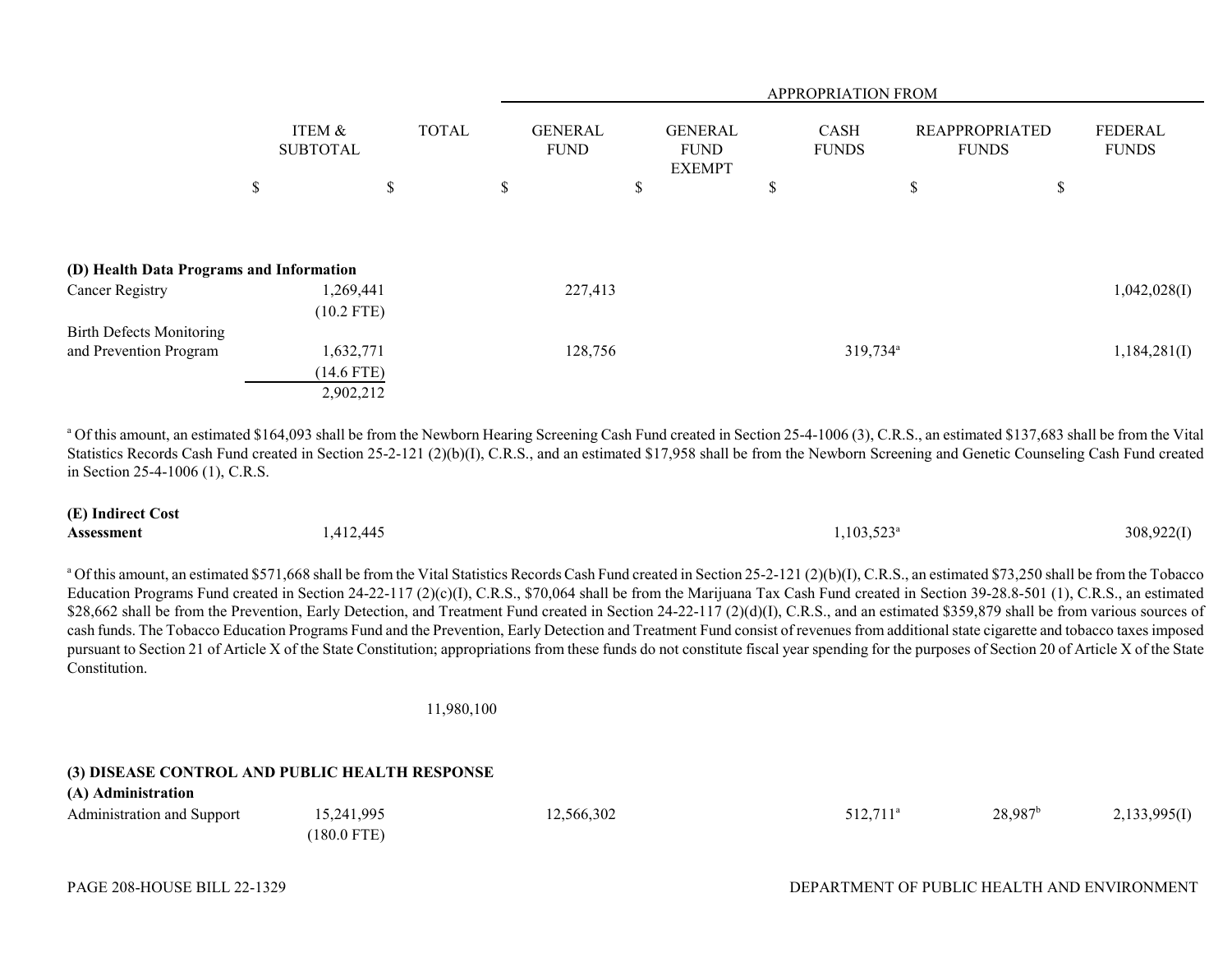|                          |                           |              | <b>APPROPRIATION FROM</b> |  |                                                |  |                             |  |                                       |                         |
|--------------------------|---------------------------|--------------|---------------------------|--|------------------------------------------------|--|-----------------------------|--|---------------------------------------|-------------------------|
|                          | ITEM &<br><b>SUBTOTAL</b> | <b>TOTAL</b> | GENERAL<br><b>FUND</b>    |  | <b>GENERAL</b><br><b>FUND</b><br><b>EXEMPT</b> |  | <b>CASH</b><br><b>FUNDS</b> |  | <b>REAPPROPRIATED</b><br><b>FUNDS</b> | FEDERAL<br><b>FUNDS</b> |
|                          |                           |              |                           |  |                                                |  |                             |  |                                       |                         |
| Indirect Cost Assessment | 7,011,660<br>22,253,655   |              |                           |  |                                                |  | $1,749,753$ <sup>a</sup>    |  | $46,243^b$                            | 5,215,664(I)            |

<sup>a</sup> Of these amounts, an estimated \$990,655 shall be from the Newborn Screening and Genetic Counseling Cash Funds created in Section 25-4-1006 (1), C.R.S., an estimated \$324,259 shall be from the Laboratory Cash Fund created in Section 25-1.5-101 (1)(e)(II), C.R.S., an estimated \$177,315 shall be from the Law Enforcement Assistance Fund created in Section 43-4-401, C.R.S., \$312,457 shall be from the Marijuana Tax Cash Fund created in Section 39-28.8-501 (1), C.R.S., an estimated \$41,059 shall be from the Tobacco Education Programs Fund created in Section 24-22-117 (2)(c)(I), C.R.S., and an estimated \$416,719 shall be from various sources of cash funds. The Tobacco Education Programs Fund and the Prevention, Early Detection and Treatment Fund consist of revenues from additional state cigarette and tobacco taxes imposed pursuant to Section 21 of Article X of the State Constitution; appropriations from these funds do not constitute fiscal year spending for the purposes of Section 20 of Article X of the State Constitution.

<sup>b</sup> These amounts shall be from various sources of reappropriated funds.

#### **(B) General Disease Control and Surveillance**

| Immunization Personal         |              |           |                      |                      |               |
|-------------------------------|--------------|-----------|----------------------|----------------------|---------------|
| Services                      | 4,152,154    | 1,366,154 |                      |                      | 2,786,000(I)  |
|                               | $(25.4$ FTE) |           |                      |                      |               |
| <b>Immunization Operating</b> |              |           |                      |                      |               |
| Expenses <sup>96</sup>        | 53, 237, 283 | 2,464,114 | 381,798 <sup>a</sup> | $2,341,371^b$        | 48,050,000(I) |
| Appropriation from the        |              |           |                      |                      |               |
| Tobacco Tax Cash Fund to      |              |           |                      |                      |               |
| the General Fund              | 381,798      |           |                      | 381,798 <sup>c</sup> |               |
| <b>Federal Grants</b>         | 1,333,092    |           |                      |                      | 1,333,092(I)  |
|                               |              |           |                      |                      | $(9.2$ FTE)   |
| Tuberculosis Control and      |              |           |                      |                      |               |
| <b>Treatment Personal</b>     |              |           |                      |                      |               |
| Services                      | 918,104      | 138,704   |                      |                      | 779,400(I)    |
|                               | $(13.1$ FTE) |           |                      |                      |               |
| Tuberculosis Control and      |              |           |                      |                      |               |
| <b>Treatment Operating</b>    |              |           |                      |                      |               |
| Expenses                      | 1,500,461    | 1,188,761 |                      |                      | 311,700(I)    |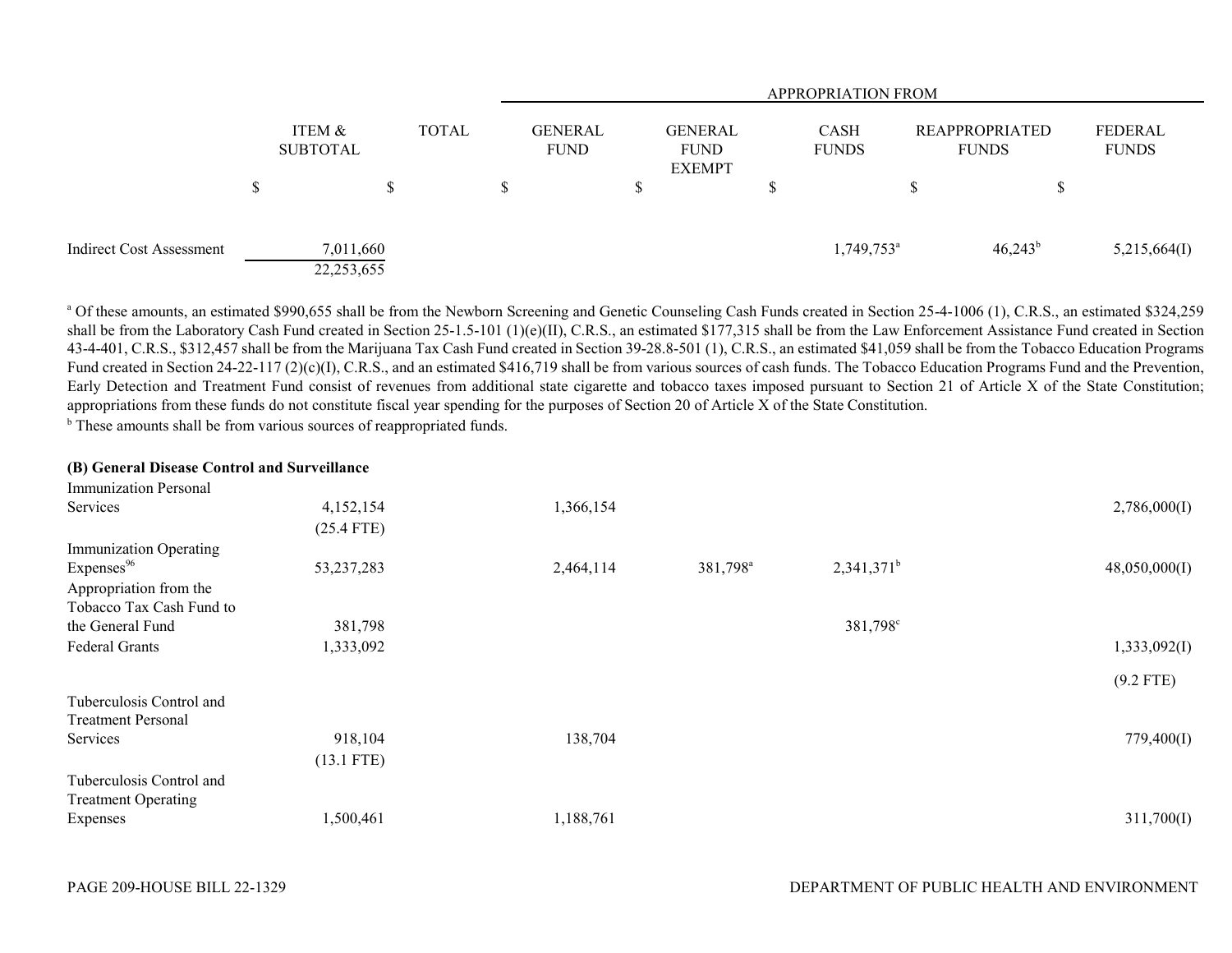|                                        |                           |            |                             |    | APPROPRIATION FROM |                                                |  |   |                                       |                                |    |                         |
|----------------------------------------|---------------------------|------------|-----------------------------|----|--------------------|------------------------------------------------|--|---|---------------------------------------|--------------------------------|----|-------------------------|
|                                        | ITEM &<br><b>SUBTOTAL</b> |            | <b>TOTAL</b><br><b>FUND</b> |    | <b>GENERAL</b>     | <b>GENERAL</b><br><b>FUND</b><br><b>EXEMPT</b> |  |   | <b>CASH</b><br><b>FUNDS</b>           | REAPPROPRIATED<br><b>FUNDS</b> |    | FEDERAL<br><b>FUNDS</b> |
|                                        | \$                        | S          |                             | \$ |                    | Φ<br>D.                                        |  | D |                                       | Φ<br>J.                        | \$ |                         |
| Marijuana Health Effects<br>Monitoring |                           | 362,367    |                             |    |                    |                                                |  |   | $362,367$ <sup>d</sup><br>$(4.0$ FTE) |                                |    |                         |
|                                        |                           | 61,885,259 |                             |    |                    |                                                |  |   |                                       |                                |    |                         |

<sup>a</sup> This amount shall be from revenues from the imposition of additional state cigarette and tobacco taxes which are appropriated to the General Fund pursuant to Section 21 (5)(e) of Article X of the State Constitution. This amount is not subject to the limitation on state fiscal year spending imposed by Section 20 of Article X of the State Constitution. This amount is also not subject to the statutory limitation on General Fund appropriations growth or any other spending limitation existing in law pursuant to Section 21 (8) of Article X of the State Constitution.

<sup>b</sup> This amount shall be from the Supplemental Tobacco Litigation Settlement Moneys Account of the Colorado Immunization Fund created in Section 25-4-2301, C.R.S., which is received as a damage award and, as such, does not constitute fiscal year spending for the purposes of Section 20 of Article X of the State Constitution.

<sup>c</sup> This amount shall be from the Tobacco Tax Cash Fund created in Section 24-22-117 (1)(a), C.R.S., which is received under the provisions of Section 21 (4) of Article X of the State Constitution, and, as such, does not constitute fiscal year spending for the purposes of Section 20 of Article X of the State Constitution.

<sup>d</sup> This amount shall be from the Marijuana Tax Cash Fund created in Section 39-28.8-501 (1), C.R.S.

| (C) Laboratory Services |              |             |                          |                   |              |
|-------------------------|--------------|-------------|--------------------------|-------------------|--------------|
| Chemistry and           |              |             |                          |                   |              |
| Microbiology Personal   |              |             |                          |                   |              |
| Services                | 5,800,884    | 621,977     | $2,848,641$ <sup>a</sup> | $157,604^{\rm b}$ | 2,172,662(I) |
|                         |              | $(8.1$ FTE) | $(27.5$ FTE)             | $(2.1$ FTE)       | $(16.4$ FTE) |
| Chemistry and           |              |             |                          |                   |              |
| Microbiology Operating  |              |             |                          |                   |              |
| Expenses                | 5,181,202    | 412,224     | $3,724,602^{\circ}$      | $179,676^{\rm b}$ | 864,700(I)   |
| Certification           | 2,277,244    | 50,000      | 1,794,709 <sup>a</sup>   | $242,835^b$       | 189,700(I)   |
|                         | $(22.3$ FTE) |             |                          |                   |              |
|                         | 13,259,330   |             |                          |                   |              |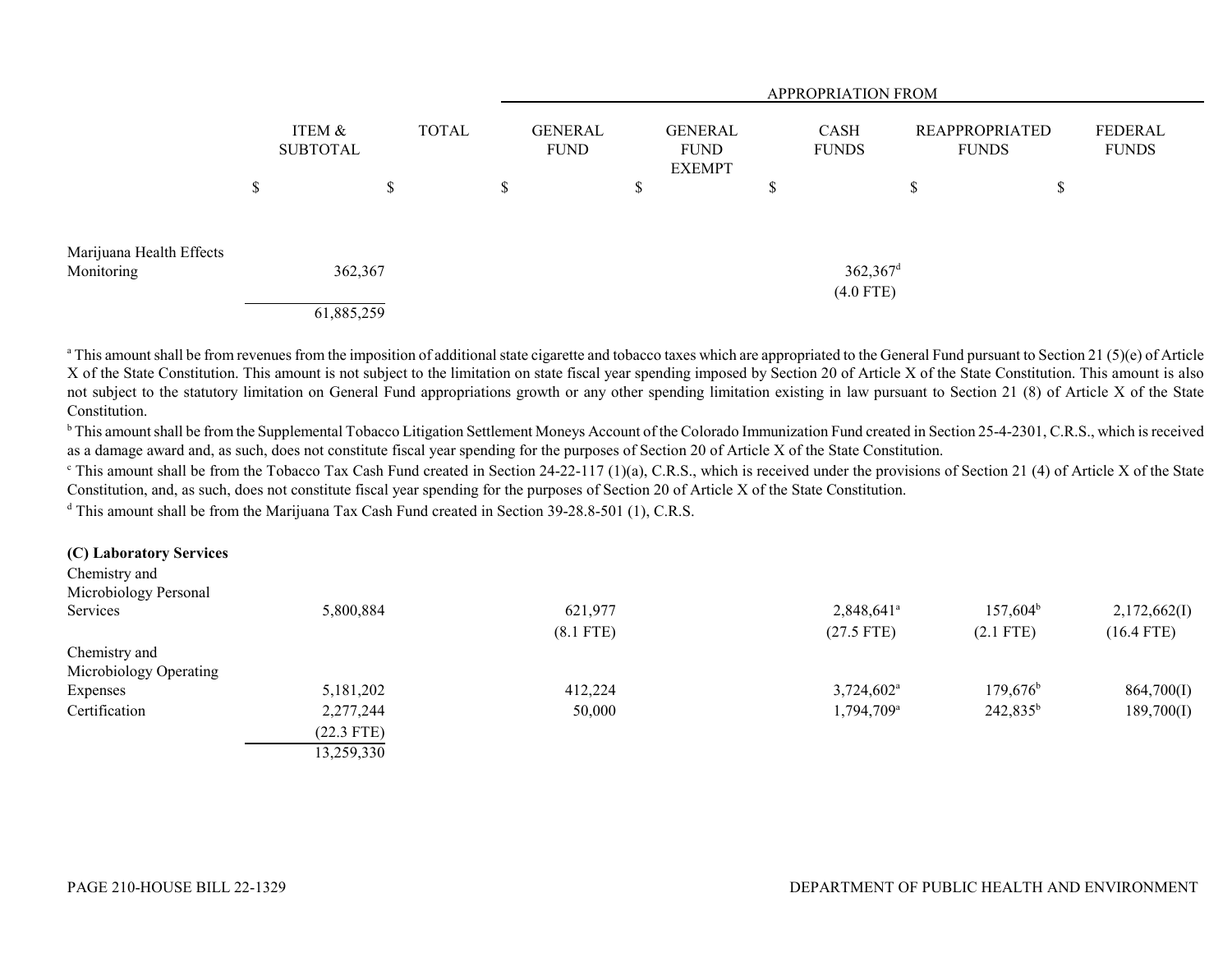|                   |              |         | <b>APPROPRIATION FROM</b> |              |                       |                |  |  |  |
|-------------------|--------------|---------|---------------------------|--------------|-----------------------|----------------|--|--|--|
|                   |              |         |                           |              |                       |                |  |  |  |
| <b>ITEM &amp;</b> | <b>TOTAL</b> | GENERAL | <b>GENERAL</b>            | <b>CASH</b>  | <b>REAPPROPRIATED</b> | <b>FEDERAL</b> |  |  |  |
| <b>SUBTOTAL</b>   |              | FUND    | <b>FUND</b>               | <b>FUNDS</b> | <b>FUNDS</b>          | <b>FUNDS</b>   |  |  |  |
|                   |              |         | <b>EXEMPT</b>             |              |                       |                |  |  |  |
| ¢<br>Φ            |              |         |                           |              |                       |                |  |  |  |

<sup>a</sup> Of these amounts, an estimated \$4,484,233 shall be from the Newborn Screening and Genetic Counseling Cash Funds created in Section 25-4-1006 (1), C.R.S., an estimated \$1,743,568 shall be from the Laboratory Cash Fund created in Section 25-1.5-101 (1)(e)(II), C.R.S., an estimated \$541,186 shall be from the Law Enforcement Assistance Fund created in Section 43-4-401, C.R.S., an estimated \$1,450 shall be from the Vital Statistics Records Cash Fund created in Section 25-2-121 (2)(b)(I), C.R.S., and an estimated \$1,597,515 shall be from various sources of cash funds.

<sup>b</sup> These amounts shall be from various sources of reappropriated funds.

|  | (D) Office of Emergency Preparedness and Response |  |  |
|--|---------------------------------------------------|--|--|
|--|---------------------------------------------------|--|--|

| <b>Emergency Preparedness</b>      |             |              |                        |              |
|------------------------------------|-------------|--------------|------------------------|--------------|
| and Response Program               | 14,716,487  | 1,473,281(M) |                        | 13,243,206   |
|                                    |             | $(2.6$ FTE)  |                        | $(18.5$ FTE) |
| <b>State Directed Emergency</b>    |             |              |                        |              |
| Preparedness and                   |             |              |                        |              |
| <b>Responses Activities</b>        | 746,189     | 746,189      |                        |              |
|                                    |             | $(4.4$ FTE)  |                        |              |
|                                    | 15,462,676  |              |                        |              |
|                                    | 112,860,920 |              |                        |              |
| (4) AIR POLLUTION CONTROL DIVISION |             |              |                        |              |
| (A) Administration                 |             |              |                        |              |
| Program Costs                      | 3,952,921   | 2,193,581    | 1,575,839 <sup>a</sup> | 183,501(I)   |
|                                    |             | $(14.5$ FTE) | $(20.7$ FTE)           | $(4.7$ FTE)  |
| <b>Indirect Cost Assessment</b>    | 4,140,190   |              | $3,468,205^b$          | 671,985(I)   |
|                                    | 8,093,111   |              |                        |              |

<sup>a</sup> Of this amount, an estimated \$771,412 shall be from the Stationary Sources Control Fund created in Section 25-7-114.7 (2)(b)(I), C.R.S., an estimated \$682,208 shall be from the Department of Public Health and Environment subaccount of the AIR Account of the Highway Users Tax Fund established in Section 42-3-304 (18)(c), C.R.S., an estimated \$25,000 shall be from diesel inspection and mechanic certification fees, and an estimated \$97,219 shall be from various sources of cash funds.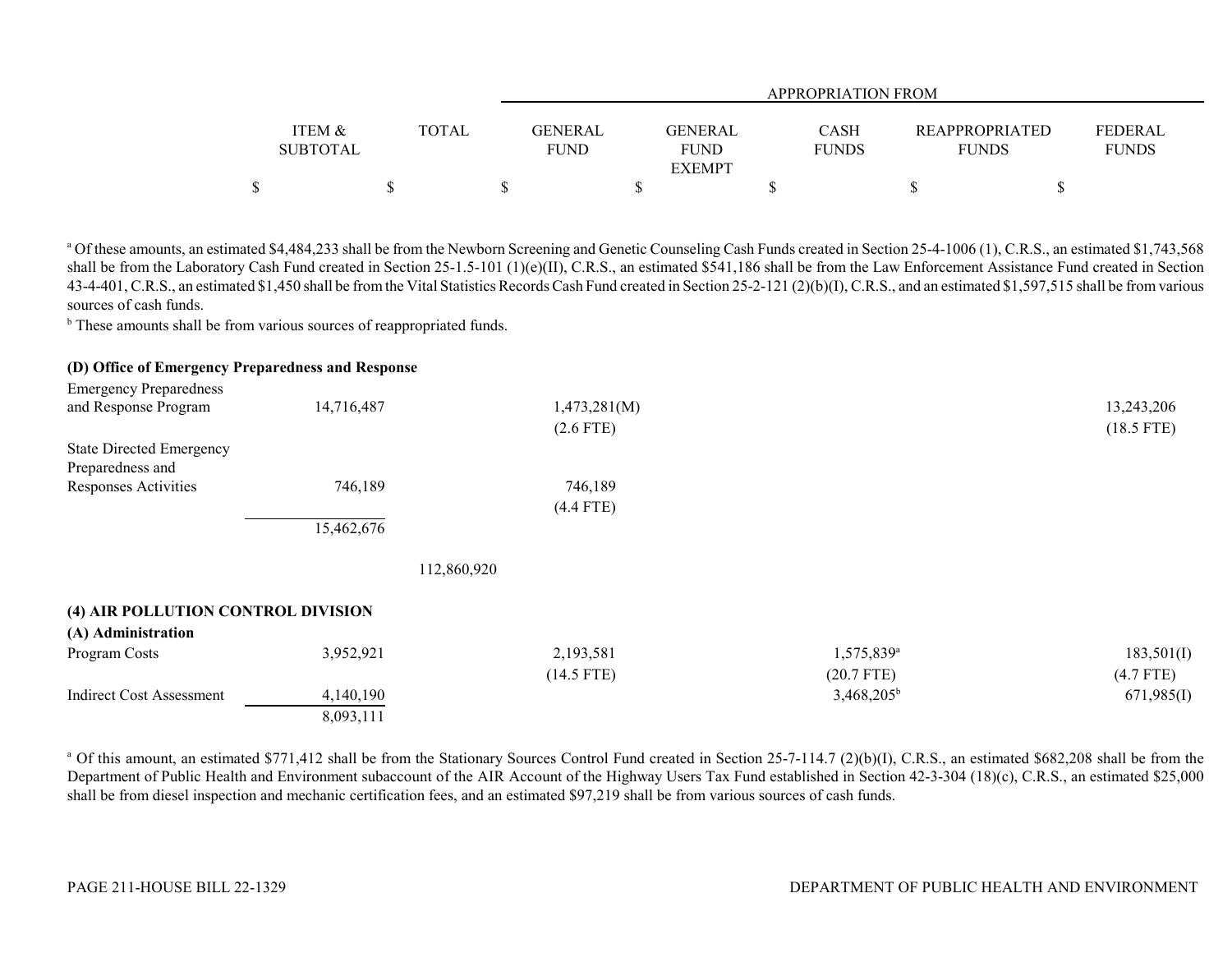|                                      |              |                 | APPROPRIATION FROM                             |                             |                                       |                                |  |  |  |  |
|--------------------------------------|--------------|-----------------|------------------------------------------------|-----------------------------|---------------------------------------|--------------------------------|--|--|--|--|
| <b>ITEM &amp;</b><br><b>SUBTOTAL</b> | <b>TOTAL</b> | GENERAL<br>FUND | <b>GENERAL</b><br><b>FUND</b><br><b>EXEMPT</b> | <b>CASH</b><br><b>FUNDS</b> | <b>REAPPROPRIATED</b><br><b>FUNDS</b> | <b>FEDERAL</b><br><b>FUNDS</b> |  |  |  |  |
|                                      |              |                 |                                                |                             |                                       |                                |  |  |  |  |

 $b$  Of this amount, an estimated \$1,640,570 shall be from the Stationary Sources Control Fund created in Section 25-7-114.7 (2)(b)(I), C.R.S., an estimated \$880,247 shall be from the Department of Public Health and Environment subaccount of the AIR Account of the Highway Users Tax Fund established in Section 42-3-304 (18)(c), C.R.S., an estimated \$55,000 shall be from diesel inspection and mechanic certification fees, an estimated \$21,586 shall be from the Ozone Protection Fund created in Section 25-7-135 (1), C.R.S., an estimated \$21,586 shall be from the Oil and Gas Conservation and Environmental Response Fund created in Section 34-60-122 (5), C.R.S., an estimated \$9,594 shall be from the Lead Hazard Reduction Cash Fund created in Section 25-5-1106 (2), C.R.S., and an estimated \$839,622 shall be from various sources of cash funds.

| (B) Technical Services    |           |           |                        |              |
|---------------------------|-----------|-----------|------------------------|--------------|
| Personal Services         | 3.742.447 |           | $2,519,217^{\circ}$    | 1,223,230(I) |
|                           |           |           | $(22.6$ FTE)           | $(11.1$ FTE) |
| <b>Operating Expenses</b> | 4,841,997 | 4,277,333 | $313,941$ <sup>a</sup> | 250,723(I)   |
| Local Contracts           | 912,938   |           | 567,638 <sup>b</sup>   | 345,300(I)   |
|                           | 9,497,382 |           |                        |              |

<sup>a</sup> Of these amounts, an estimated \$1,545,409 shall be from the Department of Public Health and Environment subaccount of the AIR Account of the Highway Users Tax Fund established in Section 42-3-304 (18)(c), C.R.S., an estimated \$1,153,709 shall be from the Stationary Sources Control Fund created in Section 25-7-114.7 (2)(b)(I), C.R.S., and an estimated \$134,040 shall be from the Oil and Gas Conservation and Environmental Response Fund created in Section 34-60-122 (5), C.R.S.

<sup>b</sup> Of this amount, an estimated \$321,168 shall be from the Department of Public Health and Environment subaccount of the AIR Account of the Highway Users Tax Fund established in Section 42-3-304 (18)(c), C.R.S., an estimated \$236,470 shall be from the Stationary Sources Control Fund created in Section 25-7-114.7 (2)(b)(I), C.R.S., and an estimated \$10,000 shall be from the Ozone Protection Fund created in Section 25-7-135 (1), C.R.S.

| 3,771,435    | 75,405 | $3,284,630^a$     | 411,400(I)           |
|--------------|--------|-------------------|----------------------|
| $(27.4$ FTE) |        |                   |                      |
| 1,700,851    | 7,950  | $1,615,645^b$     | 77,256(I)            |
| $(8.3$ FTE)  |        |                   |                      |
|              |        |                   |                      |
| 698,252      |        | $698,252^{\circ}$ |                      |
|              |        | $(6.3$ FTE)       |                      |
|              |        |                   |                      |
| 7,000        |        |                   |                      |
|              |        |                   | $7,000$ <sup>d</sup> |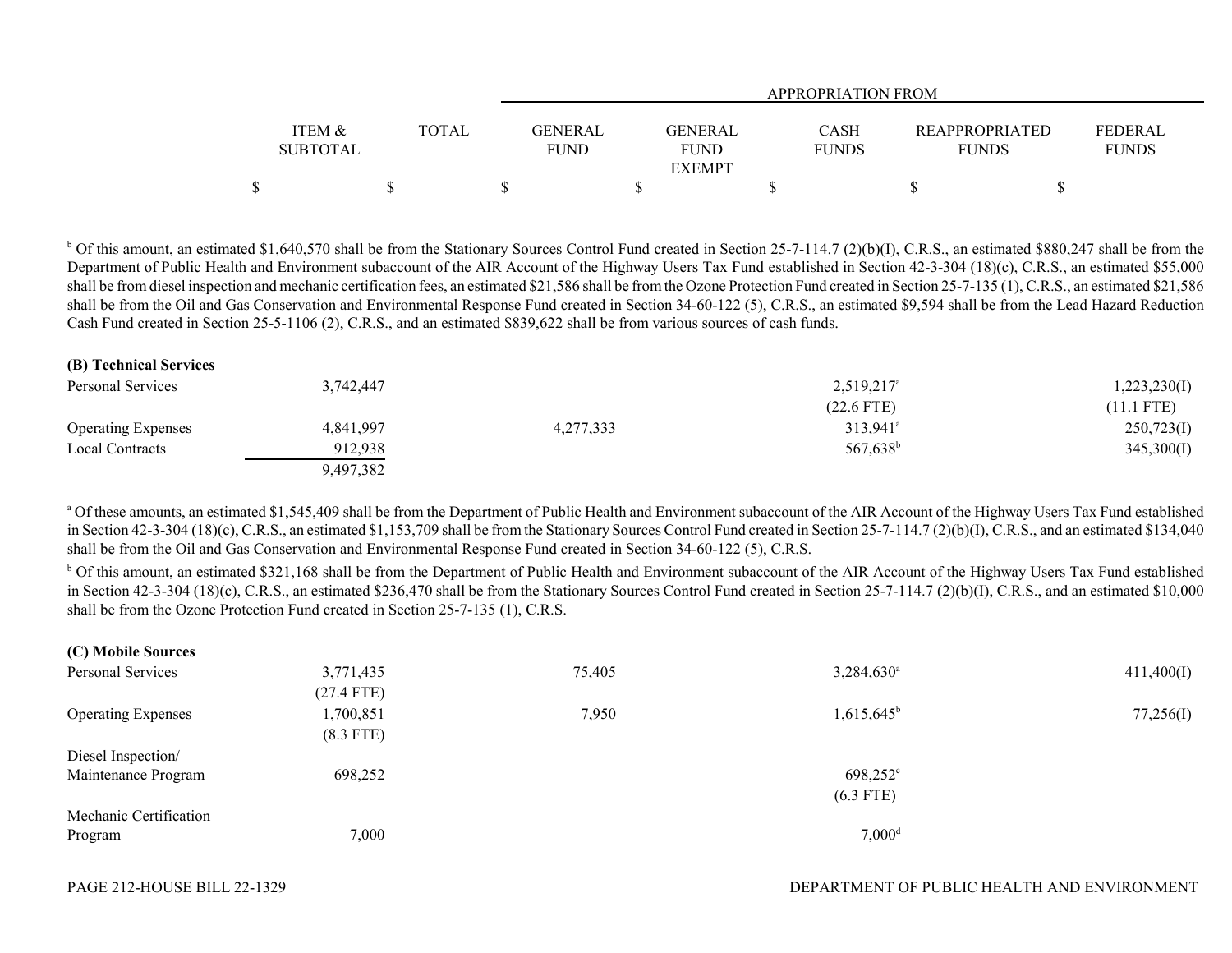|              |    |                           |              |                               |                                                | <b>APPROPRIATION FROM</b> |                             |                                       |                         |  |
|--------------|----|---------------------------|--------------|-------------------------------|------------------------------------------------|---------------------------|-----------------------------|---------------------------------------|-------------------------|--|
|              |    | ITEM &<br><b>SUBTOTAL</b> | <b>TOTAL</b> | <b>GENERAL</b><br><b>FUND</b> | <b>GENERAL</b><br><b>FUND</b><br><b>EXEMPT</b> |                           | <b>CASH</b><br><b>FUNDS</b> | <b>REAPPROPRIATED</b><br><b>FUNDS</b> | FEDERAL<br><b>FUNDS</b> |  |
|              | ۵D | S                         | D            |                               |                                                | Φ                         |                             | \$                                    |                         |  |
| Local Grants |    | 1,494,242<br>7,671,780    |              | 1,416,645                     |                                                |                           | $77,597$ <sup>b</sup>       |                                       |                         |  |

<sup>a</sup> Of this amount, an estimated \$2,594,665 shall be from the Department of Public Health and Environment subaccount of the AIR Account of the Highway Users Tax Fund established in Section 42-3-304 (18)(c), C.R.S., an estimated \$683,404(I) shall be from the Clean Fleet Enterprise Cash Fund created in Section 25-7.5-103 (5)(a), C.R.S., which is shown for informational purposes only, an estimated \$5,891 shall be from the Stationary Sources Control Fund created in Section 25-7-114.7 (2)(b)(I), C.R.S., and an estimated \$670 shall be from the Ozone Protection Fund created in Section 25-7-135 (1), C.R.S.

 $^{\rm b}$  Of these amounts, an estimated \$1,385,405 shall be from the Clean Fleet Enterprise Cash Fund created in Section 25-7.5-103 (5)(a), C.R.S., and an estimated \$307,837 shall be from the Department of Public Health and Environment subaccount of the AIR Account of the Highway Users Tax Fund established in Section 42-3-304 (18)(c), C.R.S.

c Of this amount, an estimated \$509,527 shall be from the Department of Public Health and Environment subaccount of the AIR Account of the Highway Users Tax Fund established in Section 42-3-304 (18)(c), C.R.S., an estimated \$181,584 shall be from diesel inspection and mechanic certification fees, and an estimated \$7,141 shall be from various sources of cash funds.

<sup>d</sup> This amount shall be from diesel inspection and mechanic certification fees.

| (D) Stationary Sources         |            |              |                           |              |
|--------------------------------|------------|--------------|---------------------------|--------------|
| Personal Services              | 21,898,473 | 10,398,331   | $10,077,931$ <sup>a</sup> | 1,422,211(I) |
|                                |            | $(50.2$ FTE) | $(136.1$ FTE)             | $(15.8$ FTE) |
| <b>Operating Expenses</b>      | 1,630,269  | 1,143,886    | $437,469$ <sup>a</sup>    | 48,914(I)    |
| Local Contracts <sup>97</sup>  | 798,500    |              | $700,000^{\rm b}$         | 98,500(I)    |
| Appropriation to the           |            |              |                           |              |
| <b>Stationary Sources Cash</b> |            |              |                           |              |
| Fund                           | 25,500,000 | 25,500,000   |                           |              |
| Preservation of the Ozone      |            |              |                           |              |
| Layer                          | 209,979    |              | $209,979$ °               |              |
|                                |            |              | $(2.0$ FTE)               |              |
|                                | 50,037,221 |              |                           |              |

<sup>a</sup> Of these amounts, an estimated \$10,463,830 shall be from the Stationary Sources Control Fund created in Section 25-7-114.7 (2)(b)(I), C.R.S., and an estimated \$51,570 shall be from the Lead Hazard Reduction Cash Fund created in Section 25-5-1106 (2), C.R.S.

<sup>b</sup> This amount shall be from the Stationary Sources Control Fund created in Section 25-7-114.7 (2)(b)(I), C.R.S.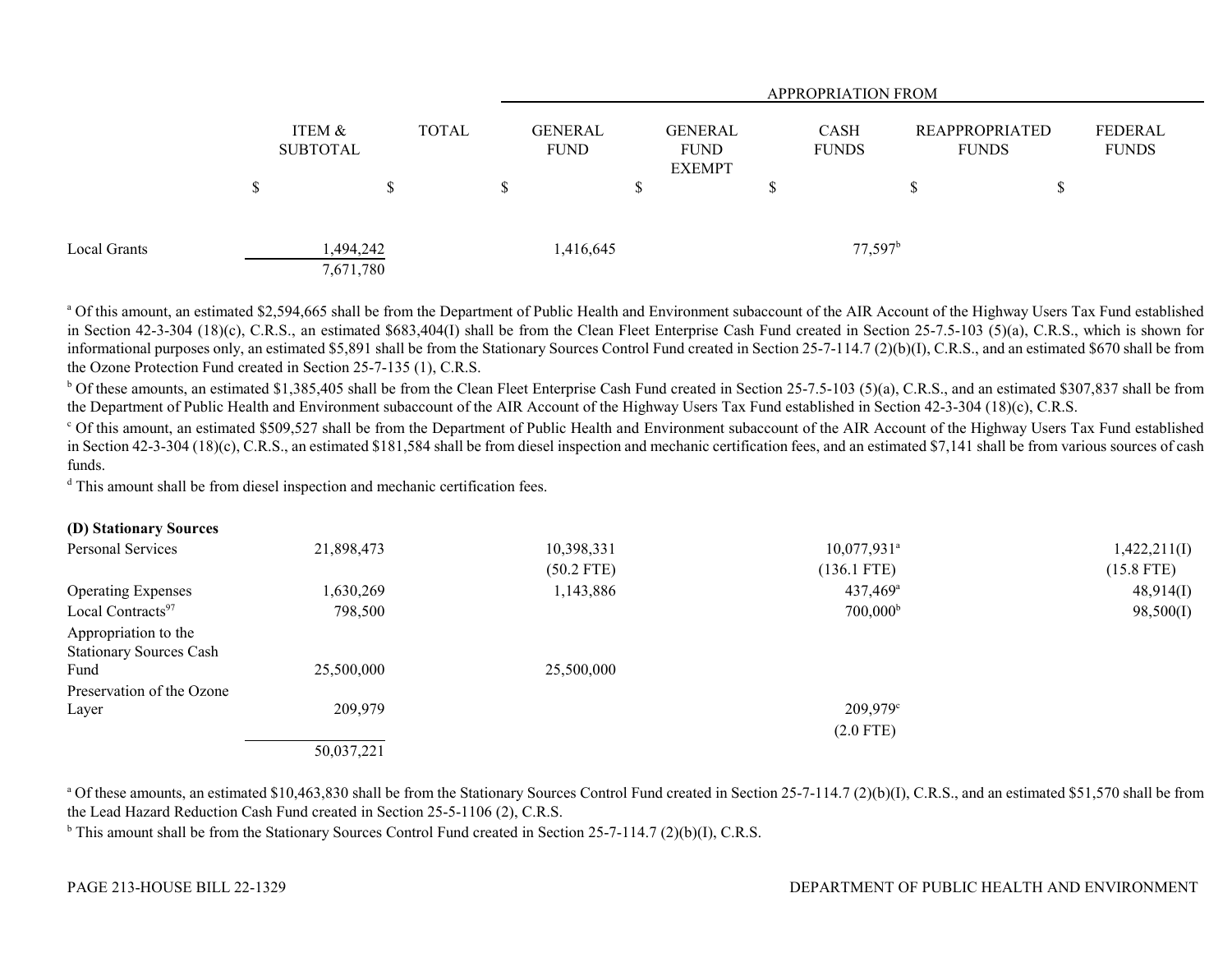|                   |       |             | APPROPRIATION FROM |              |                       |                |  |
|-------------------|-------|-------------|--------------------|--------------|-----------------------|----------------|--|
|                   |       |             |                    |              |                       |                |  |
| <b>ITEM &amp;</b> | TOTAL | GENERAL     | <b>GENERAL</b>     | <b>CASH</b>  | <b>REAPPROPRIATED</b> | <b>FEDERAL</b> |  |
| <b>SUBTOTAL</b>   |       | <b>FUND</b> | FUND               | <b>FUNDS</b> | <b>FUNDS</b>          | <b>FUNDS</b>   |  |
|                   |       |             | <b>EXEMPT</b>      |              |                       |                |  |
|                   |       |             |                    |              |                       |                |  |

<sup>c</sup> Of this amount, an estimated \$112,936 shall be from the Ozone Protection Fund created in Section 25-7-135 (1), C.R.S., an estimated \$65,503 shall be from the Stationary Sources Control Fund created in Section 25-7-114.7 (2)(b)(I), C.R.S., and an estimated \$31,540 shall be from the Department of Public Health and Environment subaccount of the AIR Account of the Highway Users Tax Fund established in Section 42-3-304 (18)(c), C.R.S.

|                                    | 75,299,494 |             |                        |              |
|------------------------------------|------------|-------------|------------------------|--------------|
| (5) WATER QUALITY CONTROL DIVISION |            |             |                        |              |
| (A) Administration                 | 2,069,125  | 540,172     | $480,781$ <sup>a</sup> | 1,048,172(I) |
|                                    |            | $(3.2$ FTE) | $(2.6$ FTE)            | $(13.6$ FTE) |

<sup>a</sup> Of this amount, an estimated \$139,349 shall be from the Public and Private Utilities Sector Fund created in Section 25-8-502 (1.5)(a)(V), C.R.S., an estimated \$110,055 shall be from the Construction Sector Fund created in Section 25-8-502 (1.5)(a)(II), C.R.S., an estimated \$83,856 shall be from the Commerce and Industry Sector Fund created in Section 25-8-502  $(1.5)(a)(I)$ , C.R.S., an estimated \$28,373 shall be from the Drinking Water Cash Fund created in Section 25-1.5-209 (2), C.R.S., and an estimated \$119,148 shall be from various sources of cash funds.

| (B) Clean Water Sectors      |              |           |                        |            |
|------------------------------|--------------|-----------|------------------------|------------|
| Commerce and Industry        |              |           |                        |            |
| Sector                       | 2,271,035    | 976,289   | 987,414 <sup>a</sup>   | 307,332(I) |
|                              | $(25.4$ FTE) |           |                        |            |
| <b>Construction Sector</b>   | 2,028,829    | 292,929   | $1,511,935^b$          | 223,965(I) |
|                              | $(20.3$ FTE) |           |                        |            |
| Municipal Separate Storm     |              |           |                        |            |
| Sewer System Sector          | 269,495      | 116,049   | $117,793^{\circ}$      | 35,653(I)  |
|                              | $(3.1$ FTE)  |           |                        |            |
| Pesticides Sector            | 298,694      | 192,631   | $6,063^{\rm d}$        | 100,000(I) |
|                              | $(1.0$ FTE)  |           |                        |            |
| Public and Private Utilities |              |           |                        |            |
| Sector                       | 3,959,613    | 1,596,366 | 1,875,000 <sup>e</sup> | 488,247(I) |
|                              | $(44.3$ FTE) |           |                        |            |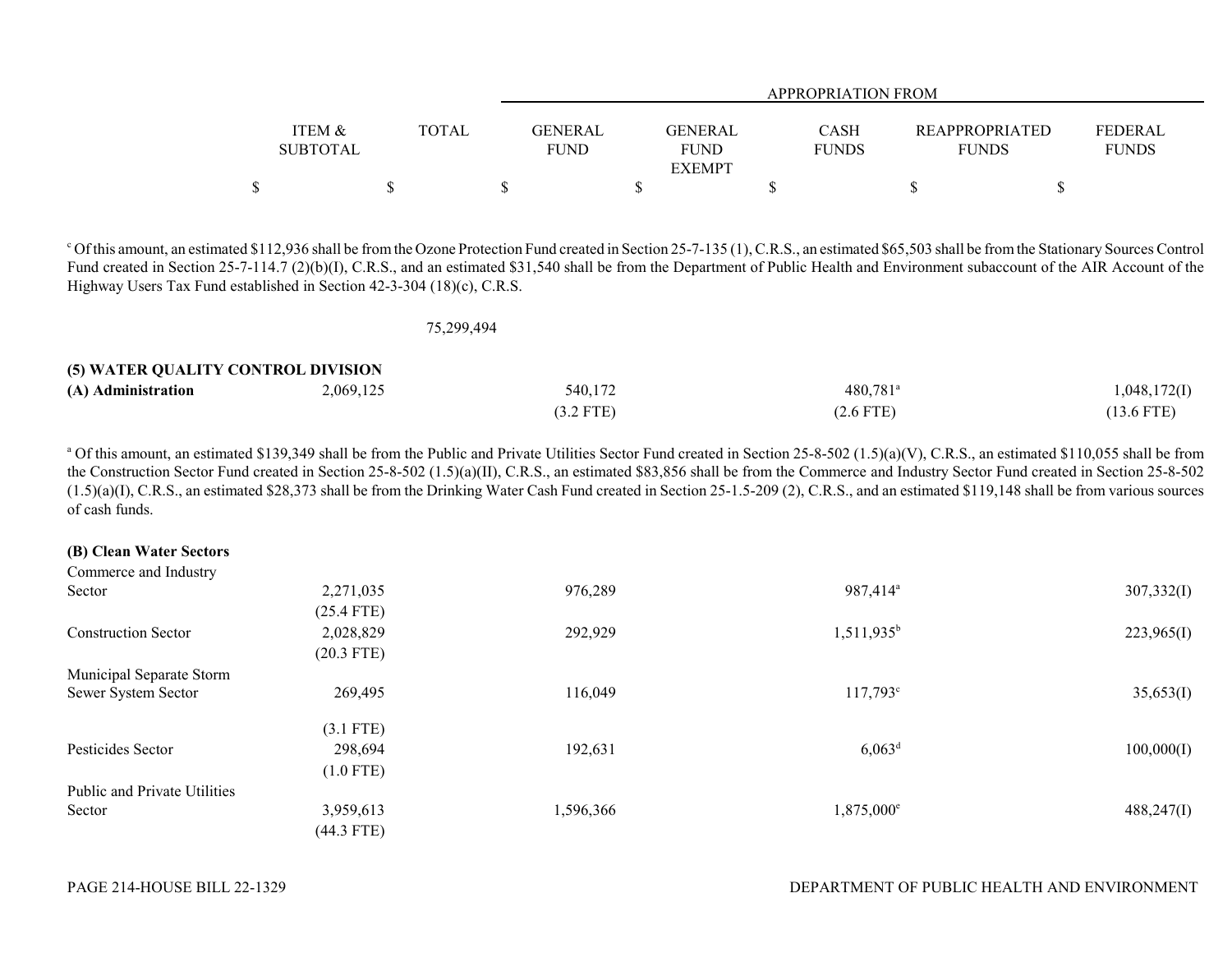|                                       |                                     |              |               | <b>APPROPRIATION FROM</b>     |                                                |   |                             |                                       |        |                         |
|---------------------------------------|-------------------------------------|--------------|---------------|-------------------------------|------------------------------------------------|---|-----------------------------|---------------------------------------|--------|-------------------------|
|                                       | ITEM &<br><b>SUBTOTAL</b>           | <b>TOTAL</b> |               | <b>GENERAL</b><br><b>FUND</b> | <b>GENERAL</b><br><b>FUND</b><br><b>EXEMPT</b> |   | <b>CASH</b><br><b>FUNDS</b> | <b>REAPPROPRIATED</b><br><b>FUNDS</b> |        | FEDERAL<br><b>FUNDS</b> |
|                                       | \$<br>\$                            |              | <sup>\$</sup> |                               | \$                                             | D |                             | \$                                    | ¢<br>Φ |                         |
| Water Quality Certification<br>Sector | 252,271<br>$(1.5$ FTE)<br>9,079,937 |              |               | 9,888                         |                                                |   | $200,627$ <sup>f</sup>      |                                       |        | 41,756(I)               |

<sup>a</sup> This amount shall be from the Commerce and Industry Sector Fund created in Section 25-8-502 (1.5)(a)(I), C.R.S.

 $b$  This amount shall be from the Construction Sector Fund created in Section 25-8-502 (1.5)(a)(II), C.R.S.

 $\degree$  This amount shall be from the Municipal Separate Storm Sewer System Sector Fund created in Section 25-8-502 (1.5)(a)(IV), C.R.S.

<sup>d</sup> This amount shall be from the Pesticides Sector Fund created in Section 25-8-502 (1.5)(a)(III), C.R.S.

e This amount shall be from the Public and Private Utilities Sector Fund created in Section 25-8-502 (1.5)(a)(V), C.R.S.

<sup>f</sup> This amount shall be from the Water Quality Certification Sector Fund created in Section 25-8-502 (1.2)(a), C.R.S.

| (C) Clean water Program    |           |             |                     |                  |              |
|----------------------------|-----------|-------------|---------------------|------------------|--------------|
| Clean Water Program Costs  | 1,072,901 | 499.696     | $176,540^{\circ}$   | $96,665^{\rm b}$ | 300,000(I)   |
|                            |           | $(2.0$ FTE) |                     |                  |              |
| Local Grants and Contracts | 3,313,978 |             |                     |                  | 3,313,977(I) |
| Water Quality              |           |             |                     |                  |              |
| Improvement <sup>98</sup>  | ,852,677  |             | $1,852,677^{\circ}$ |                  |              |
|                            | 6,239,556 |             |                     |                  |              |

<sup>a</sup> This amount shall be from the Biosolids Management Program Fund created in Section 30-20-110.5 (3), C.R.S.

<sup>b</sup> This amount shall be transferred from the Conservation Services Division line item of Agricultural Services in the Department of Agriculture.

<sup>c</sup> This amount shall be from the Water Quality Improvement Fund created in Section 25-8-608 (1.5), C.R.S.

| (D) Drinking Water Program |           |              |                        |              |
|----------------------------|-----------|--------------|------------------------|--------------|
| Personal Services          | 7,514,891 | 980,293      | $418.467$ <sup>a</sup> | 6,116,131(I) |
|                            |           | $(15.6$ FTE) | $(3.5$ FTE)            | $(45.3$ FTE) |
| <b>Operating Expenses</b>  | 802,385   | 134,100      | $24,815^b$             | 643,470(I)   |
|                            | 8,317,276 |              |                        |              |

**(C) Clean Water Program**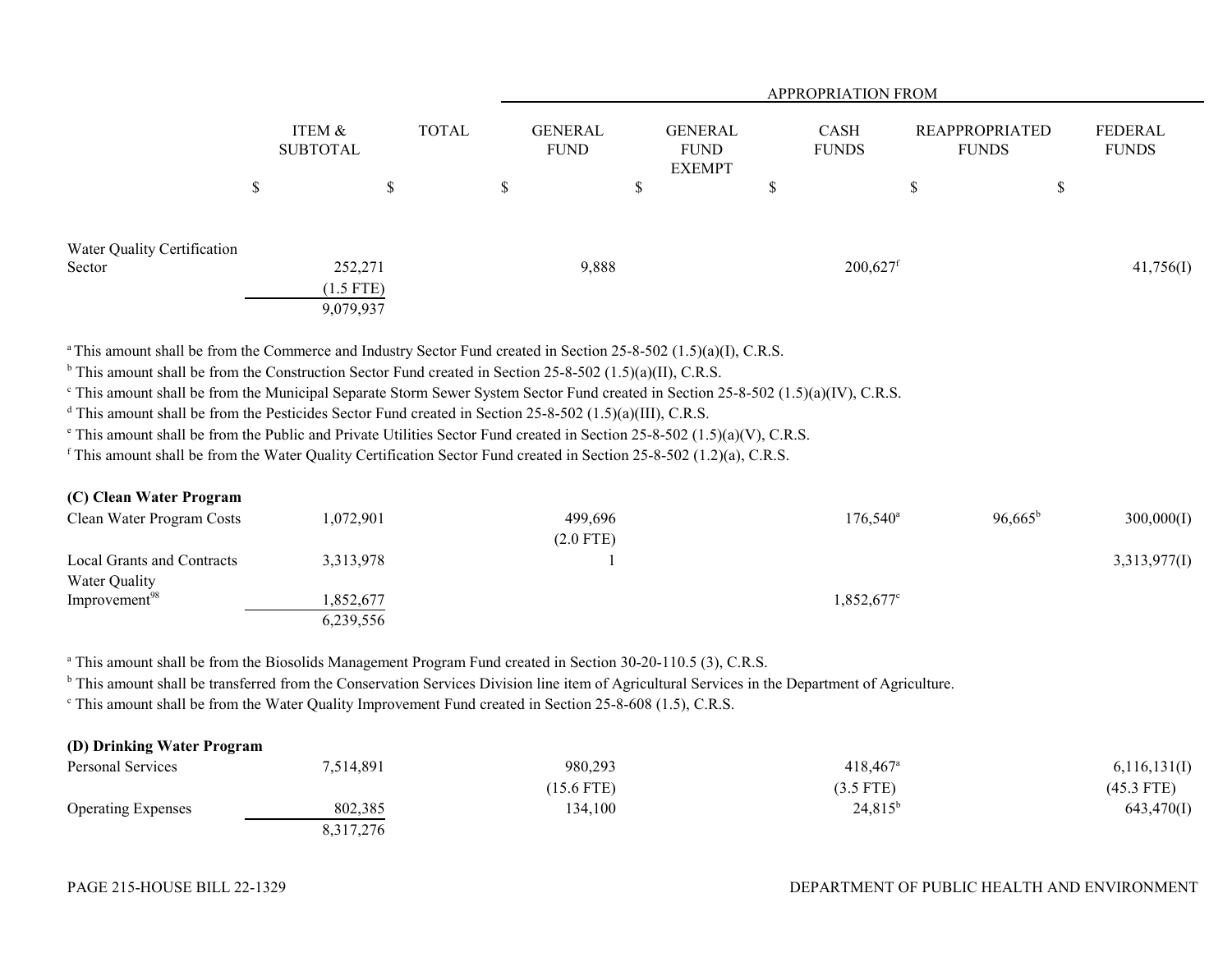|                                      |              |                               | <b>APPROPRIATION FROM</b> |                             |                                       |                                |  |
|--------------------------------------|--------------|-------------------------------|---------------------------|-----------------------------|---------------------------------------|--------------------------------|--|
|                                      |              |                               |                           |                             |                                       |                                |  |
| <b>ITEM &amp;</b><br><b>SUBTOTAL</b> | <b>TOTAL</b> | <b>GENERAL</b><br><b>FUND</b> | GENERAL<br><b>FUND</b>    | <b>CASH</b><br><b>FUNDS</b> | <b>REAPPROPRIATED</b><br><b>FUNDS</b> | <b>FEDERAL</b><br><b>FUNDS</b> |  |
|                                      |              |                               | <b>EXEMPT</b>             |                             |                                       |                                |  |
|                                      |              |                               |                           |                             |                                       |                                |  |

<sup>a</sup> This amount shall be from the Drinking Water Cash Fund created in Section 25-1.5-209 (2), C.R.S.

<sup>b</sup> This amount shall be from the Water and Wastewater Facility Operators Fund created in Section 25-9-108 (1)(b), C.R.S.

| (E) Indirect Cost |           |                     |              |
|-------------------|-----------|---------------------|--------------|
| Assessment        | 3,507,540 | $1,427,890^{\circ}$ | 2,079,650(I) |

<sup>a</sup> Of this amount, an estimated \$372,942 shall be from the Public and Private Utilities Sector Fund created in Section 25-8-502 (1.5)(a)(V), C.R.S., an estimated \$321,550 shall be from the Construction Sector Fund created in Section 25-8-502 (1.5)(a)(II), C.R.S., an estimated \$156,564 shall be from the Commerce and Industry Sector Fund created in Section 25-8-502  $(1.5)(a)(I)$ , C.R.S., an estimated \$68,359 shall be from the Drinking Water Cash Fund created in Section 25-1.5-209 (2), C.R.S., an estimated \$24,256 shall be from the Biosolids Management Program Fund created in Section 30-20-110.5 (3), C.R.S., an estimated \$22,051 shall be from the Municipal Separate Storm Sewer System Sector Fund created in Section  $25-8-502$  (1.5)(a)(IV), C.R.S., an estimated \$19,846 shall be from the Water and Wastewater Facility Operators Fund created in Section 25-9-108 (1)(b), C.R.S., an estimated \$17,641 shall be from the Water Quality Certification Sector Fund created in Section 25-8-502 (1.2)(a), C.R.S., and an estimated \$424,681 shall be from various sources of cash funds.

29,213,434

### **(6) HAZARDOUS MATERIALS AND WASTE MANAGEMENT DIVISION**

| (A) Administration       |              |                          |                 |            |
|--------------------------|--------------|--------------------------|-----------------|------------|
| Program Costs            | 2,253,591    | $1,479,890$ <sup>a</sup> |                 | 773,701(I) |
|                          | $(13.2$ FTE) |                          |                 |            |
| Indirect Cost Assessment | 3,025,522    | $2,105,126^b$            | $9,554^{\circ}$ | 910,842(I) |
|                          | 5,279,113    |                          |                 |            |

<sup>a</sup> Of this amount, an estimated \$583,567 shall be from the Solid Waste Management Fund created in Section 30-20-118 (1), C.R.S., an estimated \$293,160 shall be from the Hazardous Substance Response Fund created in Section 25-16-104.6 (1)(a), C.R.S., an estimated \$239,802 shall be from the Hazardous Waste Service Fund created in Section 25-15-304, C.R.S., an estimated \$158,014 shall be from the Radiation Control Fund created in Section 25-11-104 (6)(c), C.R.S., an estimated \$55,275 shall be from the Solid and Hazardous Waste Commission Fund created in Section 25-15-315, C.R.S., and an estimated \$150,072 shall be from various sources of cash funds.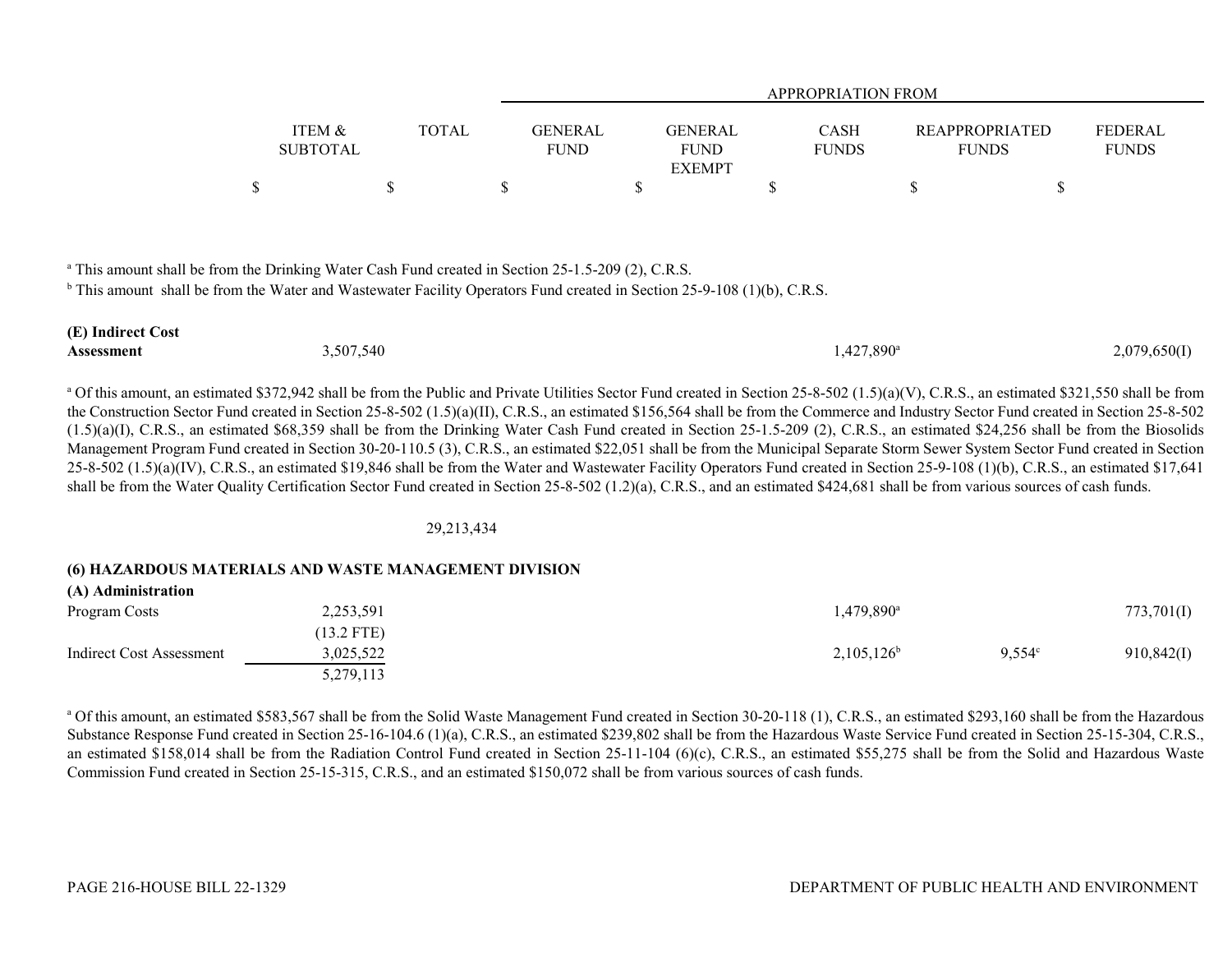|                   |              |             | APPROPRIATION FROM |              |  |                                  |  |
|-------------------|--------------|-------------|--------------------|--------------|--|----------------------------------|--|
|                   |              |             |                    |              |  |                                  |  |
| <b>ITEM &amp;</b> | <b>TOTAL</b> | GENERAL     | GENERAL            | CASH         |  | FEDERAL<br><b>REAPPROPRIATED</b> |  |
| <b>SUBTOTAL</b>   |              | <b>FUND</b> | <b>FUND</b>        | <b>FUNDS</b> |  | <b>FUNDS</b><br><b>FUNDS</b>     |  |
|                   |              |             | <b>EXEMPT</b>      |              |  |                                  |  |
|                   |              |             |                    |              |  |                                  |  |

<sup>b</sup> Of this amount, an estimated \$605,056 shall be from the Solid Waste Management Fund created in Section 30-20-118 (1), C.R.S., an estimated \$426,420 shall be from the Radiation Control Fund created in Section 25-11-104 (6)(c), C.R.S., an estimated \$412,015 shall be from the Hazardous Waste Service Fund created in Section 25-15-304, C.R.S., an estimated \$233,378 shall be from the Hazardous Substance Response Fund created in Section 25-16-104.6 (1)(a), C.R.S., an estimated \$198,804 shall be from the Waste Tire Administration, Enforcement, Market Development, and Cleanup Fund created in Section 30-20-1404 (1), C.R.S., an estimated \$17,287 shall be from the Paint Stewardship Program Cash Fund created in Section 25-17-408, C.R.S., an estimated \$2,881 shall be from the Solid and Hazardous Waste Commission Fund created in Section 25-15-315, C.R.S., and an estimated \$209,285 shall be from various sources of cash funds.

 $\degree$ This amount shall be from the Local Government Severance Tax Fund created in Section 39-29-110 (1)(a)(I), C.R.S., transferred from the Local Government Mineral and Energy Impact Grants and Disbursements line item in the Department of Local Affairs.

# **(B) Hazardous Waste Control Program**

| Personal Services         | 4,046,747 | $1,685,247$ <sup>a</sup> | 2,361,500(I) |
|---------------------------|-----------|--------------------------|--------------|
|                           |           | $(16.2$ FTE)             | $(9.7$ FTE)  |
| <b>Operating Expenses</b> | 130,349   | $74,380^{\circ}$         | 55,969(I)    |
|                           | 4,177,096 |                          |              |

<sup>a</sup> Of these amounts, an estimated \$1,708,223 shall be from the Hazardous Waste Service Fund created in Section 25-15-304, C.R.S., and an estimated \$51,404 shall be from the Illegal Drug Laboratory Fund created in Section 25-18.5-108, C.R.S.

| (C) Solid Waste Control |           |                        |
|-------------------------|-----------|------------------------|
| Program                 | 3,031,705 | 3,031,705 <sup>a</sup> |
|                         |           | $(21.5$ FTE)           |

<sup>a</sup> Of this amount, an estimated \$2,760,747 shall be from the Solid Waste Management Fund created in Section 30-20-118 (1), C.R.S., an estimated \$140,000 shall be from the Hazardous Substance Response Fund created in Section 25-16-104.6 (1)(a), C.R.S., an estimated \$74,935 shall be from the Paint Stewardship Program Cash Fund created in Section 25-17-408, C.R.S., and an estimated \$56,023 shall be from various sources of cash funds.

|                           | (D) Contaminated Site Cleanups and Remediation Programs |                        |              |
|---------------------------|---------------------------------------------------------|------------------------|--------------|
| Personal Services         | 4.661.836                                               | $1.013.022^{\text{a}}$ | 3,648,814(I) |
|                           | (18.8 FTE)                                              |                        |              |
| <b>Operating Expenses</b> | 251,563                                                 | $10,663^{\rm b}$       | 240,900(I)   |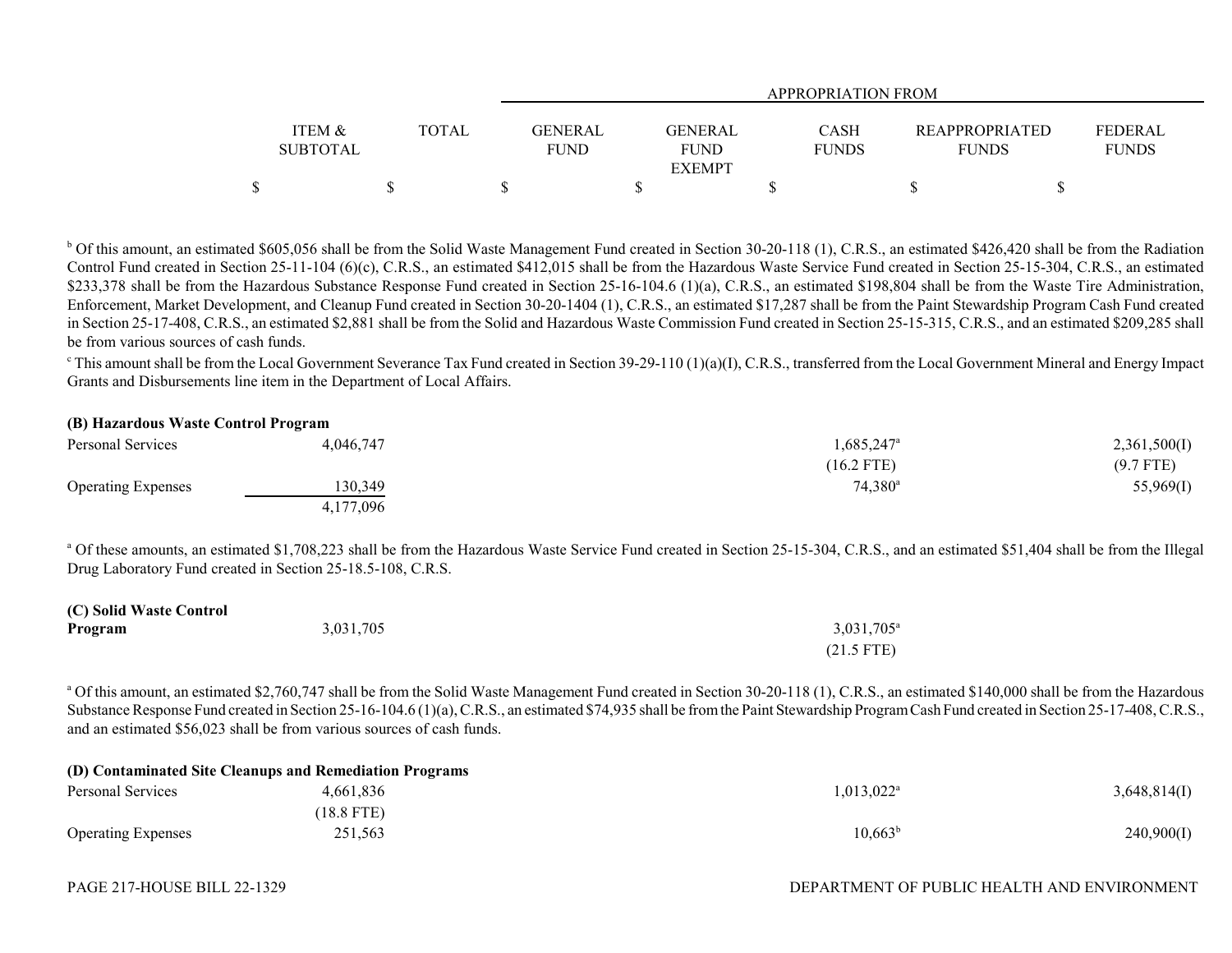|                              |    |                           |              |    | APPROPRIATION FROM            |    |                                                |    |                             |    |                                       |    |                                |
|------------------------------|----|---------------------------|--------------|----|-------------------------------|----|------------------------------------------------|----|-----------------------------|----|---------------------------------------|----|--------------------------------|
|                              |    | ITEM &<br><b>SUBTOTAL</b> | <b>TOTAL</b> |    | <b>GENERAL</b><br><b>FUND</b> |    | <b>GENERAL</b><br><b>FUND</b><br><b>EXEMPT</b> |    | <b>CASH</b><br><b>FUNDS</b> |    | <b>REAPPROPRIATED</b><br><b>FUNDS</b> |    | <b>FEDERAL</b><br><b>FUNDS</b> |
|                              | \$ |                           | \$           | \$ |                               | \$ |                                                | \$ |                             | \$ |                                       | \$ |                                |
|                              |    |                           |              |    |                               |    |                                                |    |                             |    |                                       |    |                                |
| <b>Contaminated Sites</b>    |    |                           |              |    |                               |    |                                                |    |                             |    |                                       |    |                                |
| Operation and                |    |                           |              |    |                               |    |                                                |    |                             |    |                                       |    |                                |
| Maintenance <sup>99</sup>    |    | 13,307,685                |              |    |                               |    |                                                |    | $2,810,200^a$               |    |                                       |    | 10,497,485(I)                  |
| Brownfields Cleanup          |    |                           |              |    |                               |    |                                                |    |                             |    |                                       |    |                                |
| Program <sup>100</sup>       |    | 250,000                   |              |    |                               |    |                                                |    | $250,000^{\rm b}$           |    |                                       |    |                                |
| Transfer to the Department   |    |                           |              |    |                               |    |                                                |    |                             |    |                                       |    |                                |
| of Law for CERCLA-           |    |                           |              |    |                               |    |                                                |    |                             |    |                                       |    |                                |
| <b>Related Costs</b>         |    | 772,225                   |              |    |                               |    |                                                |    | $772,225^b$                 |    |                                       |    |                                |
| <b>Uranium Mill Tailings</b> |    |                           |              |    |                               |    |                                                |    |                             |    |                                       |    |                                |
| Remedial Action Program      |    | 322,425                   |              |    |                               |    |                                                |    |                             |    | 303,068 <sup>c</sup>                  |    | 19,357(I)                      |
|                              |    | $(2.5$ FTE)               |              |    |                               |    |                                                |    |                             |    |                                       |    |                                |
| Rocky Flats Program Costs    |    | 119,803                   |              |    |                               |    |                                                |    |                             |    |                                       |    | 119,803(I)                     |
|                              |    |                           |              |    |                               |    |                                                |    |                             |    |                                       |    | $(2.1$ FTE)                    |
|                              |    | 19,685,537                |              |    |                               |    |                                                |    |                             |    |                                       |    |                                |

<sup>a</sup> Of these amounts, an estimated \$3,791,081 shall be from the Hazardous Substance Response Fund created in Section 25-16-104.6 (1)(a), C.R.S., an estimated \$3,101 shall be from fees collected under the Colorado Open Records Act, and an estimated \$29,040 shall be from various sources of cash funds.

 $<sup>b</sup>$  These amounts shall be from the Hazardous Substance Response Fund created in Section 25-16-104.6 (1)(a), C.R.S.</sup>

<sup>c</sup> This amount shall be from the Local Government Severance Tax Fund created in Section 39-29-110 (1)(a)(I), C.R.S., and transferred from the Local Government Mineral and Energy Impact Grants and Disbursements line item in the Department of Local Affairs.

| (E) Radiation Management  |              |                     |            |
|---------------------------|--------------|---------------------|------------|
| Personal Services         | 2,130,621    | $0.941.644^{\circ}$ | 188,977(I) |
|                           | $(20.7$ FTE) |                     |            |
| <b>Operating Expenses</b> | 480,218      | $315,565^{\circ}$   | 164,653(I) |
|                           | 2,610,839    |                     |            |

<sup>a</sup> Of these amounts, an estimated \$1,938,421 shall be from the Radiation Control Fund created in Section 25-11-104 (6)(c), C.R.S., and an estimated \$318,788 shall be from the Hazardous Substance Response Fund created in Section 25-16-104.6 (1)(a), C.R.S.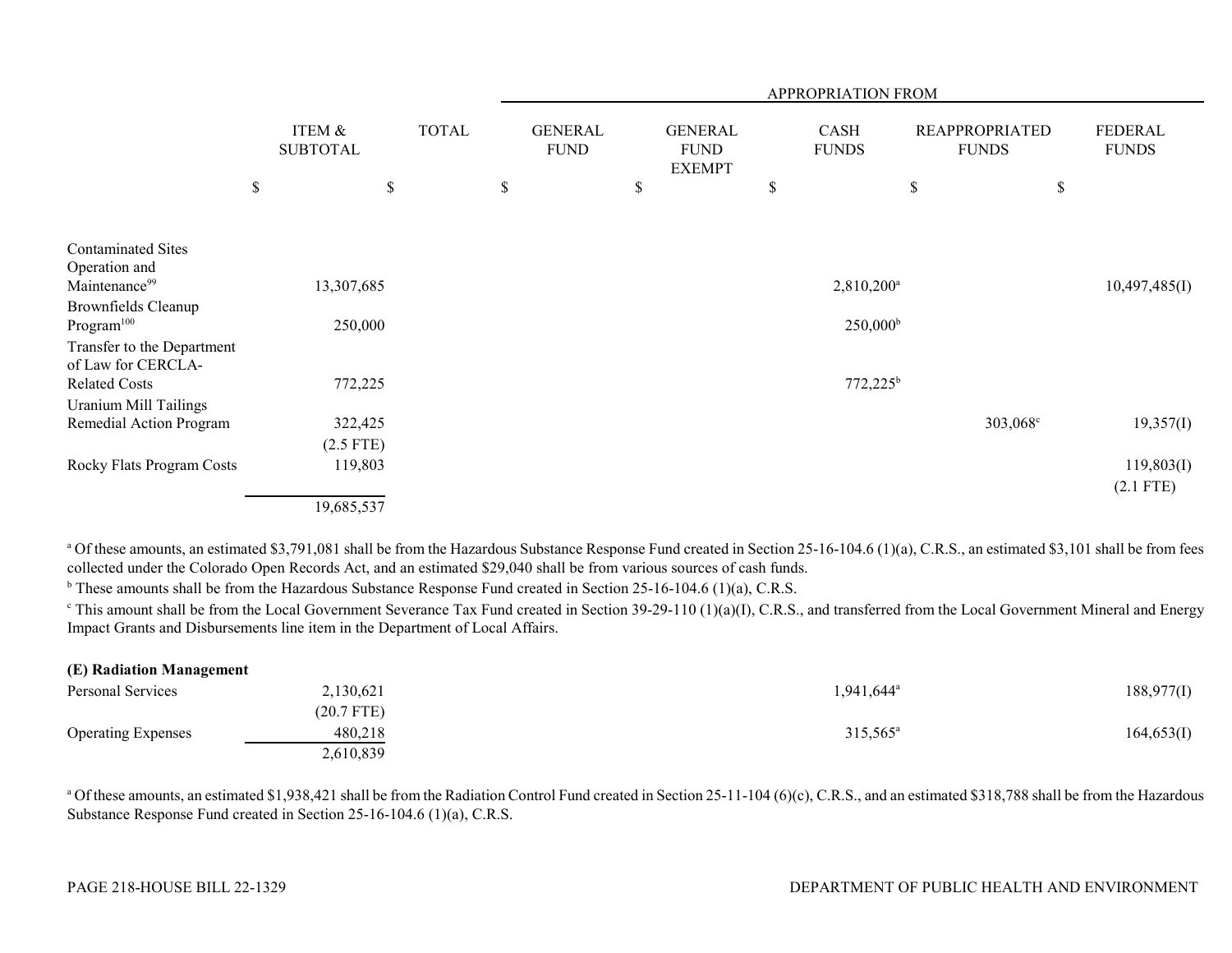|                                                                            |                           |              |  | APPROPRIATION FROM |                               |    |                                                |   |                              |                                       |   |                                |  |  |
|----------------------------------------------------------------------------|---------------------------|--------------|--|--------------------|-------------------------------|----|------------------------------------------------|---|------------------------------|---------------------------------------|---|--------------------------------|--|--|
|                                                                            | ITEM &<br><b>SUBTOTAL</b> | <b>TOTAL</b> |  |                    | <b>GENERAL</b><br><b>FUND</b> |    | <b>GENERAL</b><br><b>FUND</b><br><b>EXEMPT</b> |   | <b>CASH</b><br><b>FUNDS</b>  | <b>REAPPROPRIATED</b><br><b>FUNDS</b> |   | <b>FEDERAL</b><br><b>FUNDS</b> |  |  |
|                                                                            | \$                        | \$           |  | \$                 |                               | \$ |                                                | Φ |                              | \$                                    | Φ |                                |  |  |
| (F) Waste Tire Program<br>Waste Tire Program<br>Administration and Cleanup |                           |              |  |                    |                               |    |                                                |   |                              |                                       |   |                                |  |  |
| Program Enforcement                                                        | 2,128,333                 |              |  |                    |                               |    |                                                |   | $2,128,333^a$<br>$(7.8$ FTE) |                                       |   |                                |  |  |
| Waste Tire Rebates                                                         | 6,525,000<br>8,653,333    |              |  |                    |                               |    |                                                |   | $6,525,000^{\circ}$          |                                       |   |                                |  |  |

<sup>a</sup> This amount shall be from the Waste Tire Administration, Enforcement, Market Development, and Cleanup Fund created in Section 30-20-1404 (1), C.R.S. <sup>b</sup> This amount shall be from the End User Fund created in Section 30-20-1405 (1), C.R.S.

43,437,623

|  | (7) OFFICE OF HIV, VIRAL HEPATITIS AND STI'S |  |
|--|----------------------------------------------|--|
|  |                                              |  |

| Administration and Support  | 271,547      | 271,547   |                        |                  |               |
|-----------------------------|--------------|-----------|------------------------|------------------|---------------|
|                             | $(2.5$ FTE)  |           |                        |                  |               |
| <b>Sexually Transmitted</b> |              |           |                        |                  |               |
| Infections, HIV and AIDS    |              |           |                        |                  |               |
| Personal Services           | 3,691,409    |           | $127,009^a$            | $14,017^{\rm b}$ | 3,550,383(I)  |
|                             |              |           | $(1.0$ FTE)            |                  | $(38.9$ FTE)  |
| <b>Sexually Transmitted</b> |              |           |                        |                  |               |
| Infections, HIV and AIDS    |              |           |                        |                  |               |
| <b>Operating Expenses</b>   | 7,626,045    |           | 5,925,910 <sup>a</sup> | $1,235^b$        | 1,698,900(I)  |
| Ryan White Act Personal     |              |           |                        |                  |               |
| Services                    | 2,424,807    | 23,365    |                        |                  | 2,401,442(I)  |
|                             | $(10.2$ FTE) |           |                        |                  |               |
| Ryan White Act Operating    |              |           |                        |                  |               |
| Expenses                    | 22,476,113   | 1,451,065 | 5,472,948 <sup>c</sup> |                  | 15,552,100(I) |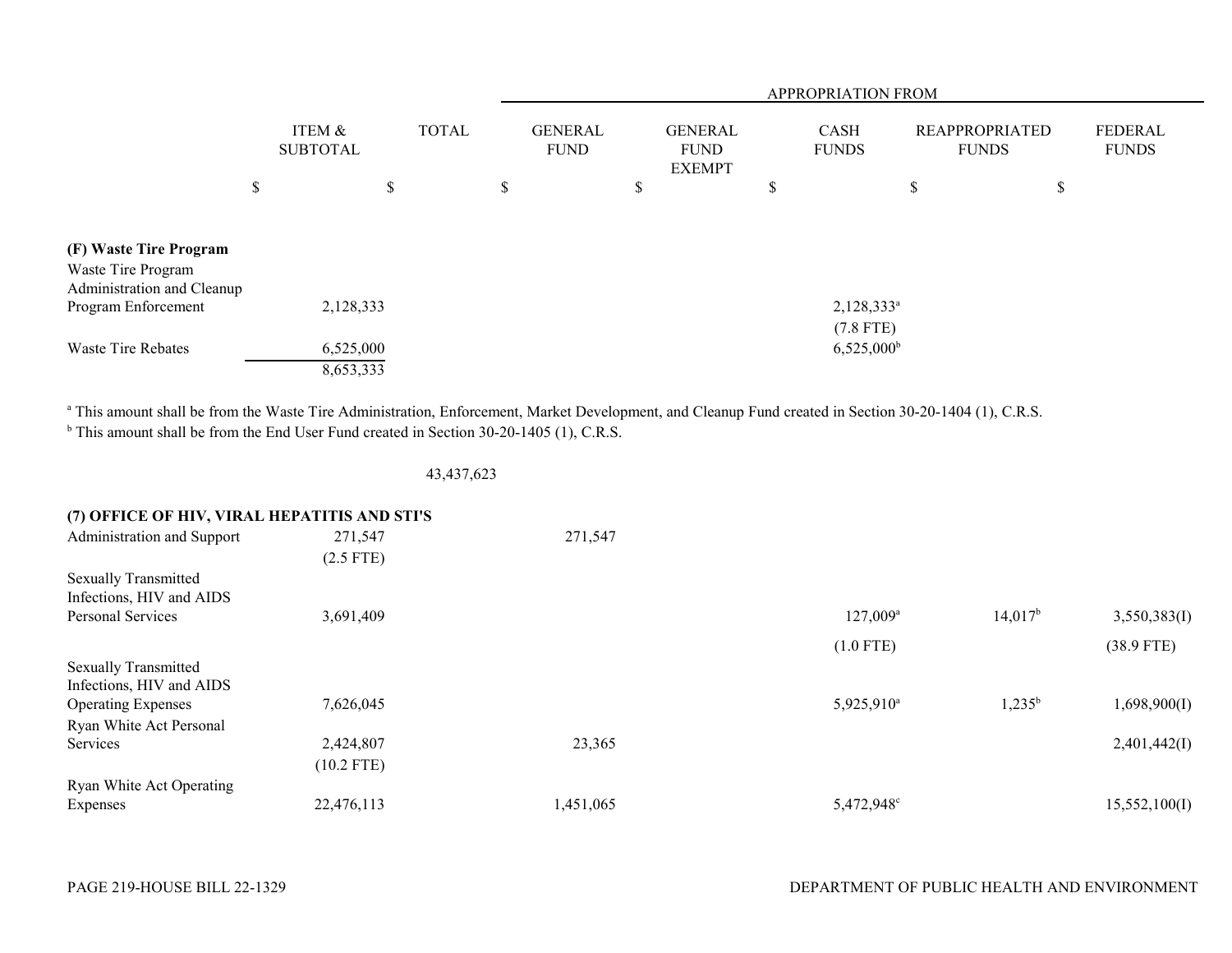|                                          |                           |              | APPROPRIATION FROM |                               |                                                |    |                             |                                       |        |                                |
|------------------------------------------|---------------------------|--------------|--------------------|-------------------------------|------------------------------------------------|----|-----------------------------|---------------------------------------|--------|--------------------------------|
|                                          | ITEM &<br><b>SUBTOTAL</b> | <b>TOTAL</b> |                    | <b>GENERAL</b><br><b>FUND</b> | <b>GENERAL</b><br><b>FUND</b><br><b>EXEMPT</b> |    | <b>CASH</b><br><b>FUNDS</b> | <b>REAPPROPRIATED</b><br><b>FUNDS</b> |        | <b>FEDERAL</b><br><b>FUNDS</b> |
|                                          | \$<br>\$                  |              | \$.                |                               | Φ<br>D                                         | JD |                             | $\triangle$<br>Ж                      | ሖ<br>J |                                |
| Viral Hepatitis Program                  |                           |              |                    |                               |                                                |    |                             |                                       |        |                                |
| Costs<br><b>Indirect Cost Assessment</b> | 200,000<br>1,054,598      |              |                    | 200,000                       |                                                |    | $242,251$ <sup>d</sup>      |                                       |        | 812,347(I)                     |
|                                          |                           | 37,744,519   |                    |                               |                                                |    |                             |                                       |        |                                |

<sup>a</sup> These amounts shall be from the AIDS and HIV Prevention Fund created in Section 25-4-1415 (1), C.R.S., which are received as damage awards, and, as such, do not constitute fiscal year spending for the purposes of Section 20 of Article X of the State Constitution.

<sup>b</sup> These amounts shall be from various sources of reappropriated funds.

<sup>c</sup> Of this amount, \$4,367,111 shall be from the Drug Assistance Program Fund created in Section 25-4-1411 (6)(a), C.R.S., which are received as damage awards, and, as such, do not constitute fiscal year spending for the purposes of Section 20 of Article X of the State Constitution, an estimated \$600,000(I) shall be from gifts, grants, and donations and are included for informational purposes only, and \$505,837 shall be from various sources of cash funds.

 $d$  Of this amount, \$142,435 shall be from the Drug Assistance Program Fund created in Section 25-4-1411 (6)(a), C.R.S., and \$99,816 shall be from the AIDS and HIV Prevention Fund created in Section 25-4-1415 (1), C.R.S.

# **(8) DIVISION OF ENVIRONMENTAL HEALTH AND SUSTAINABILITY**

| Administration and Support       | 943,955      | 536,425   | $305,816^a$              |                   | 101,714(I) |
|----------------------------------|--------------|-----------|--------------------------|-------------------|------------|
|                                  | $(7.5$ FTE)  |           |                          |                   |            |
| Environmental Health             |              |           |                          |                   |            |
| Programs                         | 3,207,789    | 1,097,983 | 1,541,885 <sup>b</sup>   | $114,203^{\circ}$ | 453,718(I) |
|                                  | $(22.3$ FTE) |           |                          |                   |            |
| <b>Sustainability Programs</b>   | 790,906      |           | $198,687$ <sup>d</sup>   |                   | 592,219(1) |
|                                  | $(6.1$ FTE)  |           |                          |                   |            |
| <b>Animal Feeding Operations</b> |              |           |                          |                   |            |
| Program                          | 537,730      | 104,404   | $433,326^{\circ}$        |                   |            |
|                                  | $(3.4$ FTE)  |           |                          |                   |            |
| Recycling Resources              |              |           |                          |                   |            |
| <b>Economic Opportunity</b>      |              |           |                          |                   |            |
| Program                          | 5,290,111    |           | $5,290,111$ <sup>f</sup> |                   |            |
|                                  |              |           | $(2.6$ FTE)              |                   |            |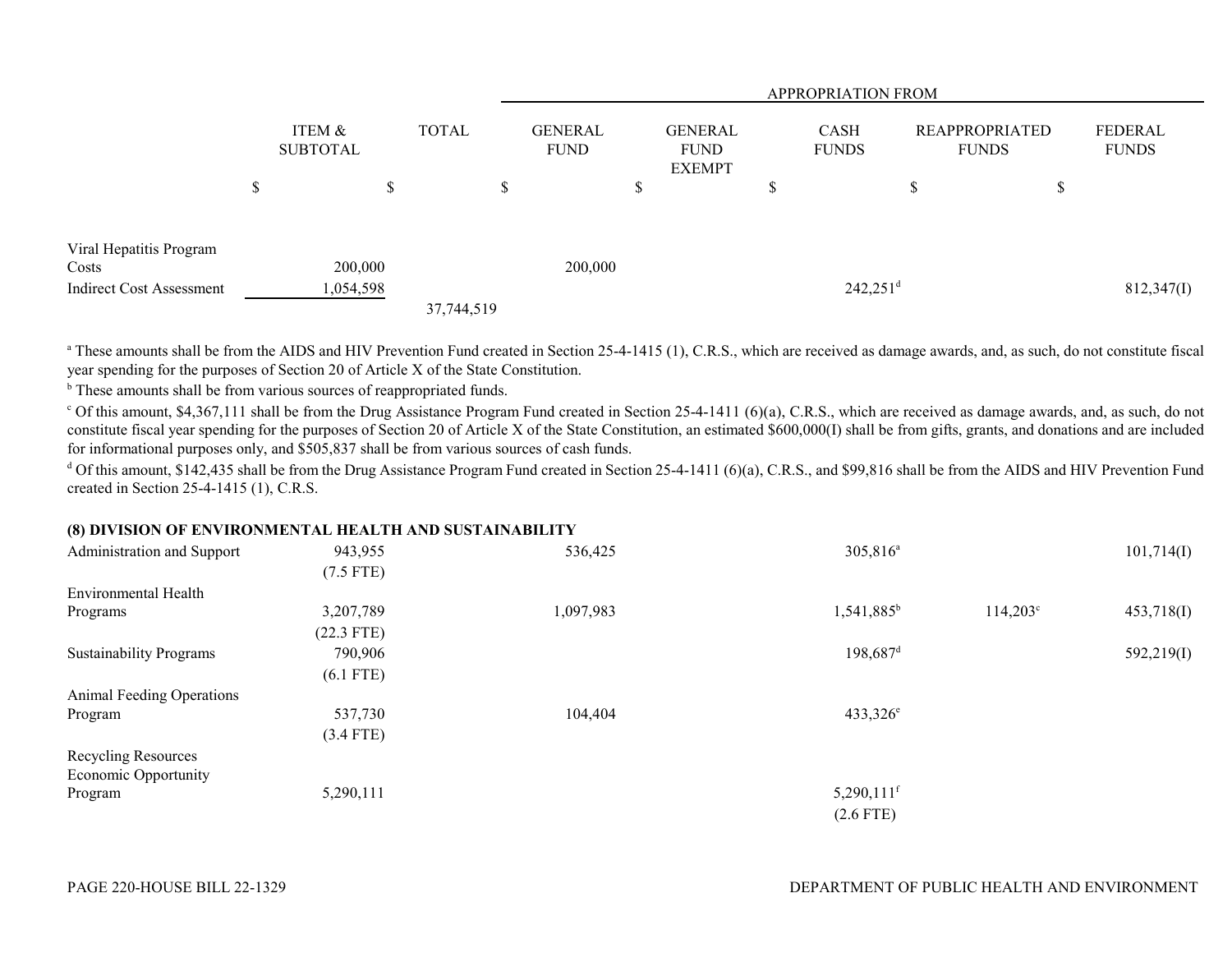|                                 |                           |              | <b>APPROPRIATION FROM</b>     |    |                                                |    |                             |    |                                       |                                |
|---------------------------------|---------------------------|--------------|-------------------------------|----|------------------------------------------------|----|-----------------------------|----|---------------------------------------|--------------------------------|
|                                 | ITEM &<br><b>SUBTOTAL</b> | <b>TOTAL</b> | <b>GENERAL</b><br><b>FUND</b> |    | <b>GENERAL</b><br><b>FUND</b><br><b>EXEMPT</b> |    | <b>CASH</b><br><b>FUNDS</b> |    | <b>REAPPROPRIATED</b><br><b>FUNDS</b> | <b>FEDERAL</b><br><b>FUNDS</b> |
|                                 | \$<br>$\$$                |              | \$                            | \$ |                                                | \$ |                             | \$ | \$                                    |                                |
|                                 |                           |              |                               |    |                                                |    |                             |    |                                       |                                |
| Oil and Gas Consultation        |                           |              |                               |    |                                                |    |                             |    |                                       |                                |
| Program                         | 117,610                   |              |                               |    |                                                |    | $117,610$ <sup>g</sup>      |    |                                       |                                |
|                                 |                           |              |                               |    |                                                |    | $(0.9$ FTE)                 |    |                                       |                                |
| Household Take-back             |                           |              |                               |    |                                                |    |                             |    |                                       |                                |
| Medication Program              | 543,125                   |              | 543,125                       |    |                                                |    |                             |    |                                       |                                |
|                                 |                           |              | $(0.3$ FTE)                   |    |                                                |    |                             |    |                                       |                                |
| Cottage Foods Program           | 93,884                    |              | 93,884                        |    |                                                |    |                             |    |                                       |                                |
|                                 |                           |              | $(1.2$ FTE)                   |    |                                                |    |                             |    |                                       |                                |
| Toxicology and<br>Environmental |                           |              |                               |    |                                                |    |                             |    |                                       |                                |
| Epidemiology Unit               | 1,556,429                 |              | 377,784                       |    |                                                |    | 425,542 <sup>g</sup>        |    |                                       | 753,103(I)                     |
|                                 | $(11.0$ FTE)              |              |                               |    |                                                |    |                             |    |                                       |                                |
| <b>Indirect Cost Assessment</b> | 1,122,283                 |              |                               |    |                                                |    | $780,267$ <sup>h</sup>      |    |                                       | 342,016(I)                     |
|                                 |                           | 14.203.822   |                               |    |                                                |    |                             |    |                                       |                                |

14,203,822

<sup>a</sup> Of this amount, an estimated \$177,668 shall be from the Recycling Resources Economic Opportunity Fund created in Section 25-16.5-106.5 (1)(a), C.R.S., an estimated \$43,539 shall be from the Food Protection Cash Fund created in Section 25-4-1608 (1), C.R.S., an estimated \$38,043 shall be from the Wholesale Food Manufacturing and Storage Protection Cash Fund created in Section 25-5-426 (5), C.R.S., an estimated \$18,784 shall be from the Animal Feeding Operations Fund created in Section 25-8-502 (1.6), C.R.S., an estimated \$6,100 shall be from the Oil and Gas Conservation and Environmental Response Fund created in Section 34-60-122 (5), C.R.S., an estimated \$453 shall be from the Stationary Sources Control Fund created in Section 25-7-114.7 (2)(b)(I), C.R.S., and an estimated \$21,229 shall be from various sources of cash funds.

<sup>b</sup> Of this amount, an estimated \$846,523 shall be from the Food Protection Cash Fund created in Section 25-4-1608 (1), C.R.S., an estimated \$618,113 shall be from the Wholesale Food Manufacturing and Storage Protection Cash Fund created in Section 25-5-426 (5), C.R.S., an estimated \$38,186 shall be from the Artificial Tanning Device Education Fund created in Section 25-5-1004 (3), C.R.S., an estimated \$25,402 shall be from the Dairy Protection Cash Fund created in Section 25-5.5-107 (7), C.R.S., and an estimated \$13,661 shall be from various sources of cash funds.

c Of this amount, an estimated \$99,262 shall be transferred from the Department of Corrections for health related compliance inspections and an estimated \$14,941 shall be transferred from the Institutional Programs Personal Services line item of the Division of Youth Services in the Department of Human Services.

 $d$  Of this amount, an estimated \$124,053 shall be from the Pollution Prevention Fund created in Section 25-16.5-109 (1), C.R.S., and an estimated \$74,634 shall be from the Stationary Sources Control Fund created in Section 25-7-114.7 (2)(b)(I), C.R.S.

e Of this amount, an estimated \$388,875 shall be from the Animal Feeding Operations Fund created in Section 25-8-502 (1.6), C.R.S., and an estimated \$44,451 shall be from the Housed Commercial Swine Feeding Operation Fund created in Section 25-7-138 (6), C.R.S.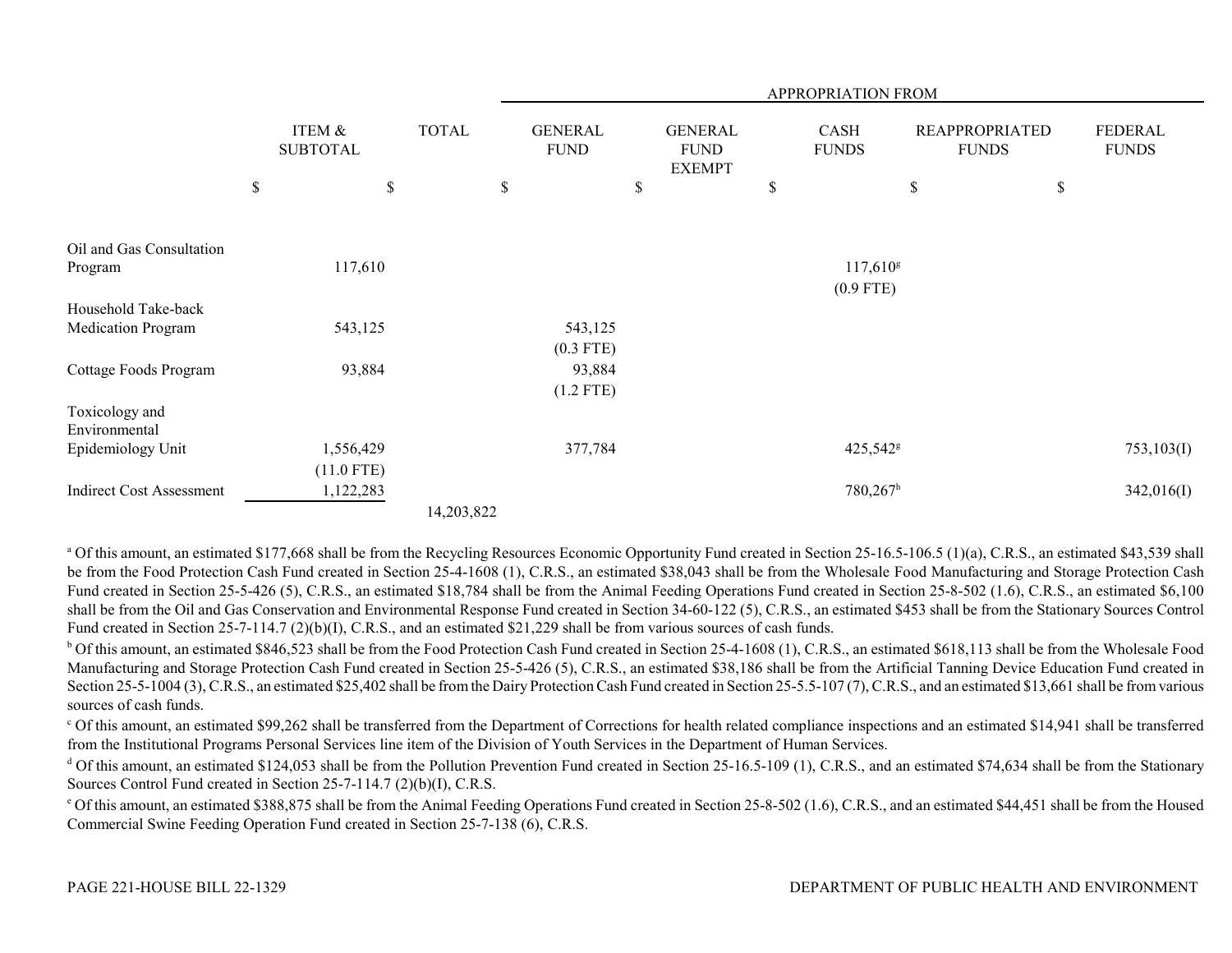|                                      |              |                               |                                         | APPROPRIATION FROM   |                                       |                                |
|--------------------------------------|--------------|-------------------------------|-----------------------------------------|----------------------|---------------------------------------|--------------------------------|
| <b>ITEM &amp;</b><br><b>SUBTOTAL</b> | <b>TOTAL</b> | <b>GENERAL</b><br><b>FUND</b> | GENERAL<br><b>FUND</b><br><b>EXEMPT</b> | CASH<br><b>FUNDS</b> | <b>REAPPROPRIATED</b><br><b>FUNDS</b> | <b>FEDERAL</b><br><b>FUNDS</b> |
| \$                                   |              |                               |                                         |                      |                                       |                                |

 $f$  This amount shall be from the Recycling Resources Economic Opportunity Fund created in Section 25-16.5-106.5 (1)(a), C.R.S.

<sup>g</sup> These amounts shall be from the Oil and Gas Conservation and Environmental Response Fund created in Section 34-60-122 (5), C.R.S.

<sup>h</sup> Of this amount, an estimated \$208,453 shall be from the Food Protection Cash Fund created in Section 25-4-1608 (1), C.R.S., an estimated \$180,028 shall be from the Recycling Resources Economic Opportunity Fund created in Section 25-16.5-106.5 (1)(a), C.R.S., an estimated \$138,969 shall be from the Wholesale Food Manufacturing and Storage Protection Cash Fund created in Section 25-5-426 (5), C.R.S., an estimated \$97,909 shall be from the Oil and Gas Conservation and Environmental Response Fund created in Section 34-60-122 (5), C.R.S., an estimated \$72,643 shall be from the Animal Feeding Operations Fund created in Section 25-8-502 (1.6), C.R.S., an estimated \$31,584 shall be from the Pollution Prevention Fund created in Section 25-16.5-109 (1), C.R.S., an estimated \$18,950 shall be from the Stationary Sources Control Fund created in Section 25-7-114.7 (2)(b)(I), C.R.S., and an estimated \$31,731 shall be from various sources of cash funds.

### **(9) PREVENTION SERVICES DIVISION**

| (A) Administration       |            |             |                     |                     |              |
|--------------------------|------------|-------------|---------------------|---------------------|--------------|
| Administration           | 2,894,617  | 524,478     | $713,400^a$         | 26,629 <sup>b</sup> | 1,630,110(I) |
|                          |            | $(6.2$ FTE) | $(9.6$ FTE)         |                     | (16.1 FTE)   |
| Indirect Cost Assessment | 7,886,106  |             | $3,659,664^{\circ}$ | $35,292^b$          | 4,191,150(I) |
|                          | 10,780,723 |             |                     |                     |              |

<sup>a</sup> Of this amount, an estimated \$218,887 shall be from the Tobacco Education Programs Fund created in Section 24-22-117 (2)(c)(I), C.R.S., an estimated \$216,322 shall be from the Prevention, Early Detection, and Treatment Fund created in Section 24-22-117 (2)(d)(I), C.R.S., an estimated \$210,421 shall be from the Marijuana Tax Cash Fund created in Section 39-28.8-501 (1), C.R.S., \$26,140 shall be from the Colorado Health Services Corps Fund created in Section 25-1.5-506 (1), C.R.S., \$375 shall be from the Visa Waiver Program Fund created in Section 25-1.5-405, C.R.S., and an estimated \$41,255 shall be from various sources of cash funds. The Tobacco Education Programs Fund and the Prevention, Early Detection, and Treatment Fund consist of revenues from additional state cigarette and tobacco taxes imposed pursuant to Section 21 of Article X of the State Constitution; appropriations from these funds do not constitute fiscal year spending for the purposes of Section 20 of Article X of the State Constitution.

<sup>b</sup> Of these amounts, \$45,370 shall be from the Harm Reduction Grant Program Cash Fund created in Section 25-20.5-1102 (1), C.R.S., and \$16,551 shall be from various sources of reappropriated funds.

c Of this amount, \$1,716,328 shall be from the Marijuana Tax Cash Fund created in Section 39-28.8-501 (1), C.R.S., an estimated \$960,330 shall be from the Tobacco Education Programs Fund created in Section 24-22-117 (2)(c)(I), C.R.S., an estimated \$913,218 shall be from the Prevention, Early Detection, and Treatment Fund created in Section 24-22-117 (2)(d)(I), C.R.S., \$16,076 shall be from the State Dental Loan Repayment Fund created in Section 25-23-104 (1), C.R.S., \$16,076 shall be from the Colorado Health Services Corps Fund created in Section 25-20.5-506 (1), C.R.S., \$12,634 shall be from the Newborn Screening and Genetic Counseling Cash Funds created in Section 25-4-1006 (1), C.R.S., and an estimated \$25,002 shall be from various sources of cash funds. The Tobacco Education Programs Fund and the Prevention, Early Detection, and Treatment Fund consist of revenues from additional state cigarette and tobacco taxes imposed pursuant to Section 21 of Article X of the State Constitution; appropriations from these funds do not constitute fiscal year spending for the purposes of Section 20 of Article X of the State Constitution.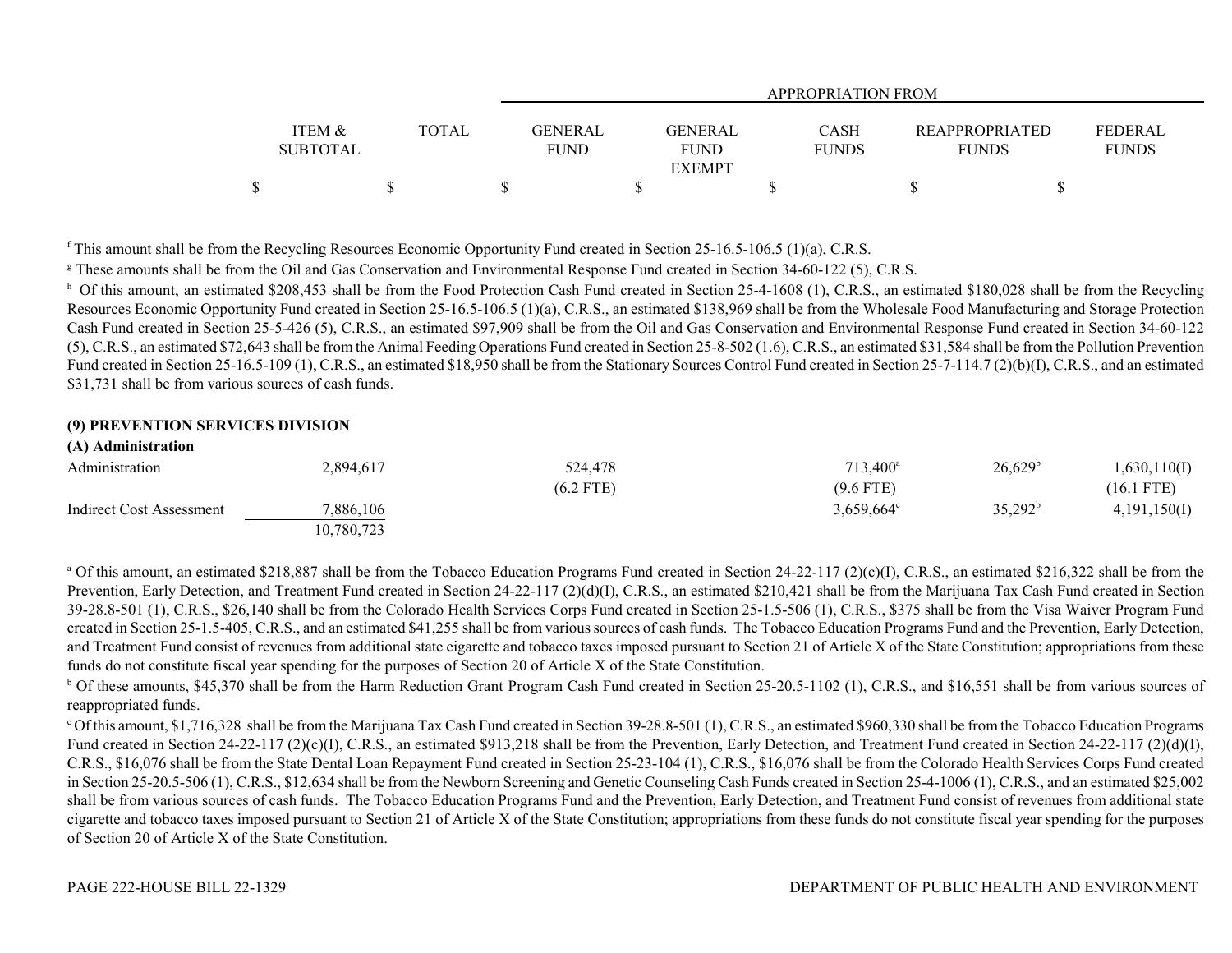|                                                                                                |                           |              | APPROPRIATION FROM |                               |             |                                                |             |                                     |                                       |              |                                |
|------------------------------------------------------------------------------------------------|---------------------------|--------------|--------------------|-------------------------------|-------------|------------------------------------------------|-------------|-------------------------------------|---------------------------------------|--------------|--------------------------------|
|                                                                                                | ITEM &<br><b>SUBTOTAL</b> | <b>TOTAL</b> |                    | <b>GENERAL</b><br><b>FUND</b> |             | <b>GENERAL</b><br><b>FUND</b><br><b>EXEMPT</b> |             | CASH<br><b>FUNDS</b>                | <b>REAPPROPRIATED</b><br><b>FUNDS</b> |              | <b>FEDERAL</b><br><b>FUNDS</b> |
|                                                                                                | $\$$                      | $\mathbb S$  | $\$$               |                               | $\mathbb S$ |                                                | $\mathbb S$ |                                     | $\$$                                  | $\mathbb{S}$ |                                |
| (B) Chronic Disease Prevention Programs<br>Transfer to the Health<br>Disparities Grant Program |                           |              |                    |                               |             |                                                |             |                                     |                                       |              |                                |
| Fund <sup>101</sup>                                                                            | 3,053,832                 |              |                    |                               |             |                                                |             | 3,053,832 <sup>a</sup>              |                                       |              |                                |
| Chronic Disease and Cancer<br>Prevention Grants <sup>102</sup>                                 | 7,620,785                 |              |                    | 814,658<br>$(0.5$ FTE)        |             |                                                |             |                                     |                                       |              | 6,806,127(I)<br>$(38.3$ FTE)   |
| <b>Breast and Cervical Cancer</b>                                                              |                           |              |                    |                               |             |                                                |             |                                     |                                       |              |                                |
| Screening                                                                                      | 6,631,737<br>$(7.2$ FTE)  |              |                    |                               |             |                                                |             | 3,977,837 <sup>a</sup>              |                                       |              | 2,653,900(I)                   |
| Cancer, Cardiovascular<br>Disease, and Chronic<br><b>Pulmonary Disease</b>                     |                           |              |                    |                               |             |                                                |             |                                     |                                       |              |                                |
| Program Administration                                                                         | 628,037                   |              |                    |                               |             |                                                |             | 628,037 <sup>a</sup><br>$(6.7$ FTE) |                                       |              |                                |
| Cancer, Cardiovascular<br>Disease, and Chronic                                                 |                           |              |                    |                               |             |                                                |             |                                     |                                       |              |                                |
| <b>Pulmonary Disease Grants</b><br>Tobacco Education,                                          | 18,691,984                |              |                    |                               |             |                                                |             | 18,691,984 <sup>a</sup>             |                                       |              |                                |
| Prevention, and Cessation<br>Program Administration                                            | 610,112                   |              |                    |                               |             |                                                |             | $610,112^b$<br>$(6.9$ FTE)          |                                       |              |                                |
| Tobacco Education,<br>Prevention, and Cessation                                                |                           |              |                    |                               |             |                                                |             |                                     |                                       |              |                                |
| Grants                                                                                         | 25,405,755                |              |                    |                               |             |                                                |             | $24,120,029^b$                      | 1,285,726 <sup>c</sup>                |              |                                |
| Oral Health Programs                                                                           | 2,528,273<br>$(4.1$ FTE)  |              |                    | 782,304                       |             |                                                |             | $868,369$ <sup>d</sup>              |                                       |              | 877,600(I)                     |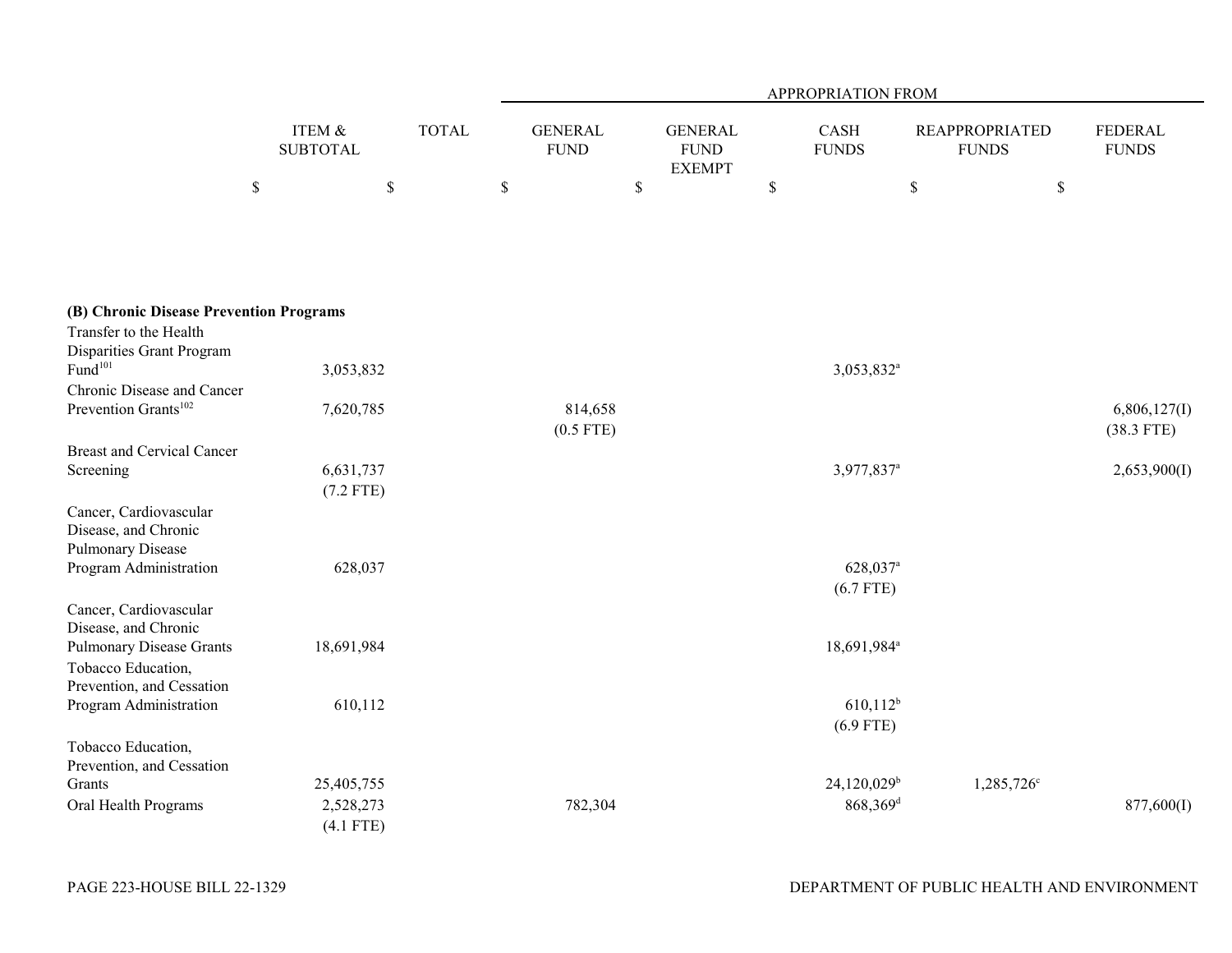|                                        |        |                                           | <b>APPROPRIATION FROM</b>     |                                                |     |                             |                                |    |                         |  |  |  |
|----------------------------------------|--------|-------------------------------------------|-------------------------------|------------------------------------------------|-----|-----------------------------|--------------------------------|----|-------------------------|--|--|--|
|                                        |        | ITEM &<br><b>TOTAL</b><br><b>SUBTOTAL</b> | <b>GENERAL</b><br><b>FUND</b> | <b>GENERAL</b><br><b>FUND</b><br><b>EXEMPT</b> |     | <b>CASH</b><br><b>FUNDS</b> | REAPPROPRIATED<br><b>FUNDS</b> |    | FEDERAL<br><b>FUNDS</b> |  |  |  |
|                                        | Φ<br>Φ | ъĐ                                        | \$                            | J.                                             | J.D |                             | ¢<br>D                         | \$ |                         |  |  |  |
| Marijuana<br><b>Education Campaign</b> |        | 960,436                                   |                               |                                                |     | $960,436^{\circ}$           |                                |    |                         |  |  |  |
|                                        |        | 66,130,951                                |                               |                                                |     | $(2.0$ FTE)                 |                                |    |                         |  |  |  |

<sup>a</sup> These amounts shall be from the Prevention, Early Detection, and Treatment Fund created in Section 24-22-117 (2)(d)(I), C.R.S., which consists of revenues from additional state cigarette and tobacco taxes imposed pursuant to Section 21 of Article X of the State Constitution. These amounts are received under the provisions of Section 21 (4) of Article X of the State Constitution and, as such, do not constitute fiscal year spending for the purposes of Section 20 of Article X of the State Constitution.

<sup>b</sup> These amounts shall be from the Tobacco Education Programs Fund created in Section 24-22-117 (2)(c)(I), C.R.S., which consists of revenues from additional state cigarette and tobacco taxes imposed pursuant to Section 21 of Article X of the State Constitution, and, as such, do not constitute fiscal year spending for the purposes of Section 20 of Article X of the State Constitution.

<sup>c</sup> This amount shall be from Medicaid funds transferred from the Medical and Long-Term Care Services for Medicaid Eligible Individuals line item in the Department of Health Care Policy and Financing.

<sup>d</sup> This amount shall be from the State Dental Loan Repayment Fund created in Section 25-23-104 (1), C.R.S., which is received as a damage award, and, as such, does not constitute fiscal year spending for the purposes of Section 20 of Article X of the State Constitution.

e This amount shall be from the Marijuana Tax Cash Fund created in Section 39-28.8-501 (1), C.R.S.

| (C) Primary Care Office    |             |           |                          |              |
|----------------------------|-------------|-----------|--------------------------|--------------|
| Primary Care Office        | 10,851,125  | 2,619,324 | $7,103,301$ <sup>a</sup> | 1,128,500(I) |
|                            | $(6.5$ FTE) |           |                          |              |
| Transfer to Health Service |             |           |                          |              |
| Corps                      | 400,000     | 400,000   |                          |              |
|                            | 11,251,125  |           |                          |              |

<sup>a</sup> Of this amount, \$3,560,762 shall be from the Marijuana Tax Cash Fund created in Section 39-28.8-501 (1), C.R.S., \$3,504,305 shall be from the Colorado Health Services Corps Fund created in Section 25-1.5-506 (1), C.R.S., and \$38,234 shall be from the Visa Waiver Program Fund created in Section 25-1.5-405, C.R.S.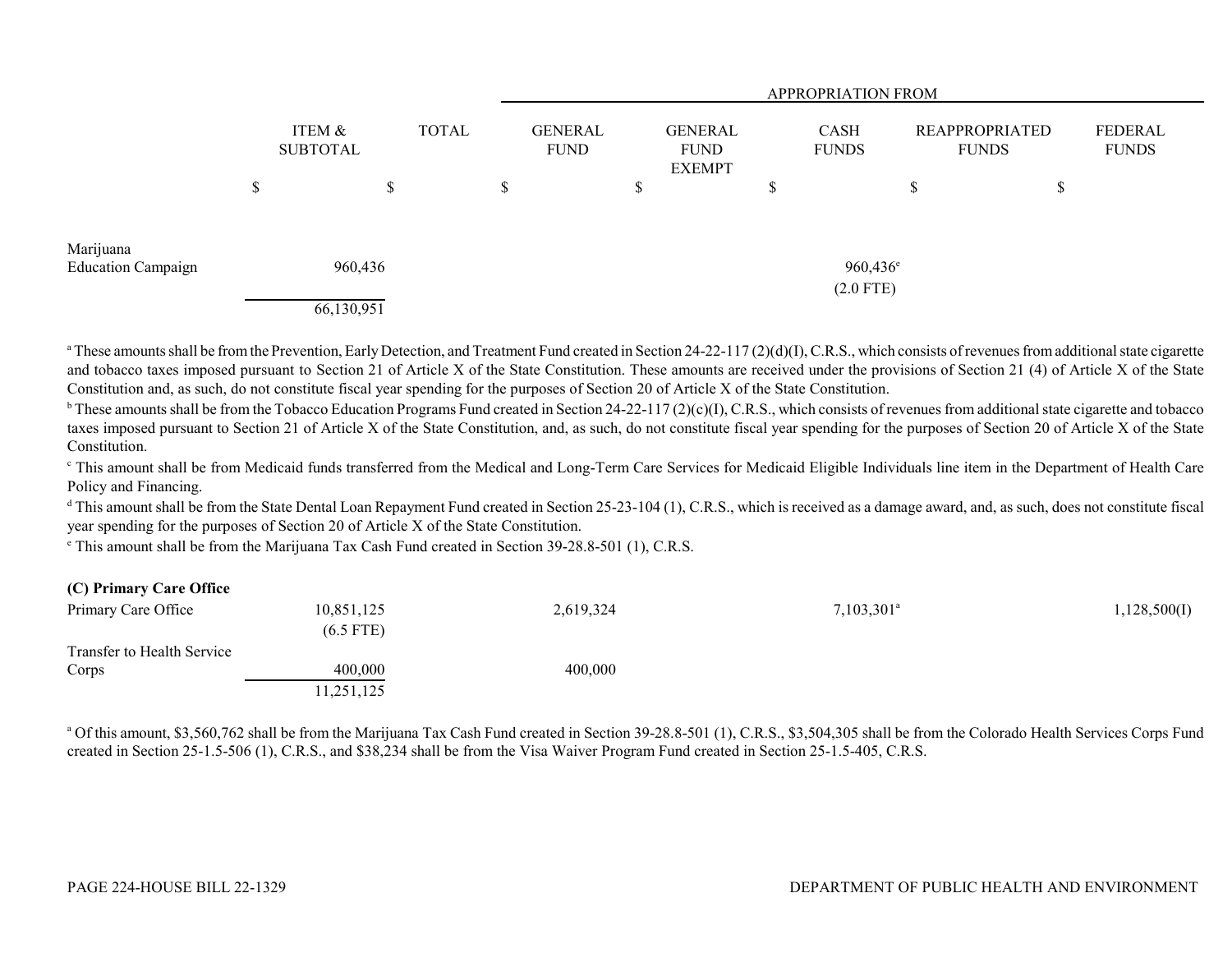| ITEM &<br><b>TOTAL</b><br><b>GENERAL</b><br><b>GENERAL</b><br>CASH<br><b>REAPPROPRIATED</b><br><b>FEDERAL</b><br><b>FUND</b><br><b>FUNDS</b><br><b>FUNDS</b><br><b>FUNDS</b><br><b>SUBTOTAL</b><br><b>FUND</b><br><b>EXEMPT</b><br>\$<br>$\mathbb S$<br>\$<br>$\$$<br>\$<br>$\$$<br>$\$$<br>(D) Family and Community Health<br>(1) Women's Health<br>Family Planning Program<br>1,574,815<br>390,745<br>1,184,070(I)<br>$(9.9$ FTE)<br>Family Planning Purchase<br>8,348,361<br>4,759,461<br>3,588,900(I)<br>Grants <sup>103</sup><br>184,300<br>184,300(I)<br>$(2.0$ FTE)<br>262,414<br>5,084,114<br>4,821,700 <sup>a</sup><br>$(11.9$ FTE)<br>15,191,590<br><sup>a</sup> This amount shall be from the Maternal and Child Health Block Grant.<br>(2) Children and Youth Health<br>1,176,317<br>720,217(M)<br>$456,100^a$<br>$(14.4$ FTE)<br>Children with Special<br>Needs Purchase of Services<br>3,075,399<br>1,847,899(M)<br>1,227,500 <sup>a</sup><br><b>Genetics Counseling</b><br>$1,851,149^b$<br>Program Costs<br>1,851,149 |                               |  | APPROPRIATION FROM |  |  |  |             |  |  |  |  |  |  |
|---------------------------------------------------------------------------------------------------------------------------------------------------------------------------------------------------------------------------------------------------------------------------------------------------------------------------------------------------------------------------------------------------------------------------------------------------------------------------------------------------------------------------------------------------------------------------------------------------------------------------------------------------------------------------------------------------------------------------------------------------------------------------------------------------------------------------------------------------------------------------------------------------------------------------------------------------------------------------------------------------------------------------------------|-------------------------------|--|--------------------|--|--|--|-------------|--|--|--|--|--|--|
|                                                                                                                                                                                                                                                                                                                                                                                                                                                                                                                                                                                                                                                                                                                                                                                                                                                                                                                                                                                                                                       |                               |  |                    |  |  |  |             |  |  |  |  |  |  |
|                                                                                                                                                                                                                                                                                                                                                                                                                                                                                                                                                                                                                                                                                                                                                                                                                                                                                                                                                                                                                                       |                               |  |                    |  |  |  |             |  |  |  |  |  |  |
|                                                                                                                                                                                                                                                                                                                                                                                                                                                                                                                                                                                                                                                                                                                                                                                                                                                                                                                                                                                                                                       |                               |  |                    |  |  |  |             |  |  |  |  |  |  |
|                                                                                                                                                                                                                                                                                                                                                                                                                                                                                                                                                                                                                                                                                                                                                                                                                                                                                                                                                                                                                                       |                               |  |                    |  |  |  |             |  |  |  |  |  |  |
|                                                                                                                                                                                                                                                                                                                                                                                                                                                                                                                                                                                                                                                                                                                                                                                                                                                                                                                                                                                                                                       |                               |  |                    |  |  |  |             |  |  |  |  |  |  |
|                                                                                                                                                                                                                                                                                                                                                                                                                                                                                                                                                                                                                                                                                                                                                                                                                                                                                                                                                                                                                                       | Administration <sup>103</sup> |  |                    |  |  |  |             |  |  |  |  |  |  |
|                                                                                                                                                                                                                                                                                                                                                                                                                                                                                                                                                                                                                                                                                                                                                                                                                                                                                                                                                                                                                                       |                               |  |                    |  |  |  |             |  |  |  |  |  |  |
|                                                                                                                                                                                                                                                                                                                                                                                                                                                                                                                                                                                                                                                                                                                                                                                                                                                                                                                                                                                                                                       |                               |  |                    |  |  |  |             |  |  |  |  |  |  |
|                                                                                                                                                                                                                                                                                                                                                                                                                                                                                                                                                                                                                                                                                                                                                                                                                                                                                                                                                                                                                                       | of Services <sup>103</sup>    |  |                    |  |  |  |             |  |  |  |  |  |  |
|                                                                                                                                                                                                                                                                                                                                                                                                                                                                                                                                                                                                                                                                                                                                                                                                                                                                                                                                                                                                                                       | Family Planning Federal       |  |                    |  |  |  |             |  |  |  |  |  |  |
|                                                                                                                                                                                                                                                                                                                                                                                                                                                                                                                                                                                                                                                                                                                                                                                                                                                                                                                                                                                                                                       |                               |  |                    |  |  |  |             |  |  |  |  |  |  |
|                                                                                                                                                                                                                                                                                                                                                                                                                                                                                                                                                                                                                                                                                                                                                                                                                                                                                                                                                                                                                                       |                               |  |                    |  |  |  |             |  |  |  |  |  |  |
|                                                                                                                                                                                                                                                                                                                                                                                                                                                                                                                                                                                                                                                                                                                                                                                                                                                                                                                                                                                                                                       | Maternal and Child Health     |  |                    |  |  |  |             |  |  |  |  |  |  |
|                                                                                                                                                                                                                                                                                                                                                                                                                                                                                                                                                                                                                                                                                                                                                                                                                                                                                                                                                                                                                                       |                               |  |                    |  |  |  |             |  |  |  |  |  |  |
|                                                                                                                                                                                                                                                                                                                                                                                                                                                                                                                                                                                                                                                                                                                                                                                                                                                                                                                                                                                                                                       |                               |  |                    |  |  |  |             |  |  |  |  |  |  |
|                                                                                                                                                                                                                                                                                                                                                                                                                                                                                                                                                                                                                                                                                                                                                                                                                                                                                                                                                                                                                                       |                               |  |                    |  |  |  |             |  |  |  |  |  |  |
|                                                                                                                                                                                                                                                                                                                                                                                                                                                                                                                                                                                                                                                                                                                                                                                                                                                                                                                                                                                                                                       |                               |  |                    |  |  |  |             |  |  |  |  |  |  |
|                                                                                                                                                                                                                                                                                                                                                                                                                                                                                                                                                                                                                                                                                                                                                                                                                                                                                                                                                                                                                                       | Health Care Program for       |  |                    |  |  |  |             |  |  |  |  |  |  |
|                                                                                                                                                                                                                                                                                                                                                                                                                                                                                                                                                                                                                                                                                                                                                                                                                                                                                                                                                                                                                                       | Children with Special         |  |                    |  |  |  |             |  |  |  |  |  |  |
|                                                                                                                                                                                                                                                                                                                                                                                                                                                                                                                                                                                                                                                                                                                                                                                                                                                                                                                                                                                                                                       | Needs                         |  |                    |  |  |  |             |  |  |  |  |  |  |
|                                                                                                                                                                                                                                                                                                                                                                                                                                                                                                                                                                                                                                                                                                                                                                                                                                                                                                                                                                                                                                       |                               |  |                    |  |  |  |             |  |  |  |  |  |  |
|                                                                                                                                                                                                                                                                                                                                                                                                                                                                                                                                                                                                                                                                                                                                                                                                                                                                                                                                                                                                                                       | Health Care Program for       |  |                    |  |  |  |             |  |  |  |  |  |  |
|                                                                                                                                                                                                                                                                                                                                                                                                                                                                                                                                                                                                                                                                                                                                                                                                                                                                                                                                                                                                                                       |                               |  |                    |  |  |  |             |  |  |  |  |  |  |
|                                                                                                                                                                                                                                                                                                                                                                                                                                                                                                                                                                                                                                                                                                                                                                                                                                                                                                                                                                                                                                       |                               |  |                    |  |  |  |             |  |  |  |  |  |  |
|                                                                                                                                                                                                                                                                                                                                                                                                                                                                                                                                                                                                                                                                                                                                                                                                                                                                                                                                                                                                                                       |                               |  |                    |  |  |  |             |  |  |  |  |  |  |
|                                                                                                                                                                                                                                                                                                                                                                                                                                                                                                                                                                                                                                                                                                                                                                                                                                                                                                                                                                                                                                       |                               |  |                    |  |  |  | $(1.0$ FTE) |  |  |  |  |  |  |

(2.4 FTE)

PAGE 225-HOUSE BILL 22-1329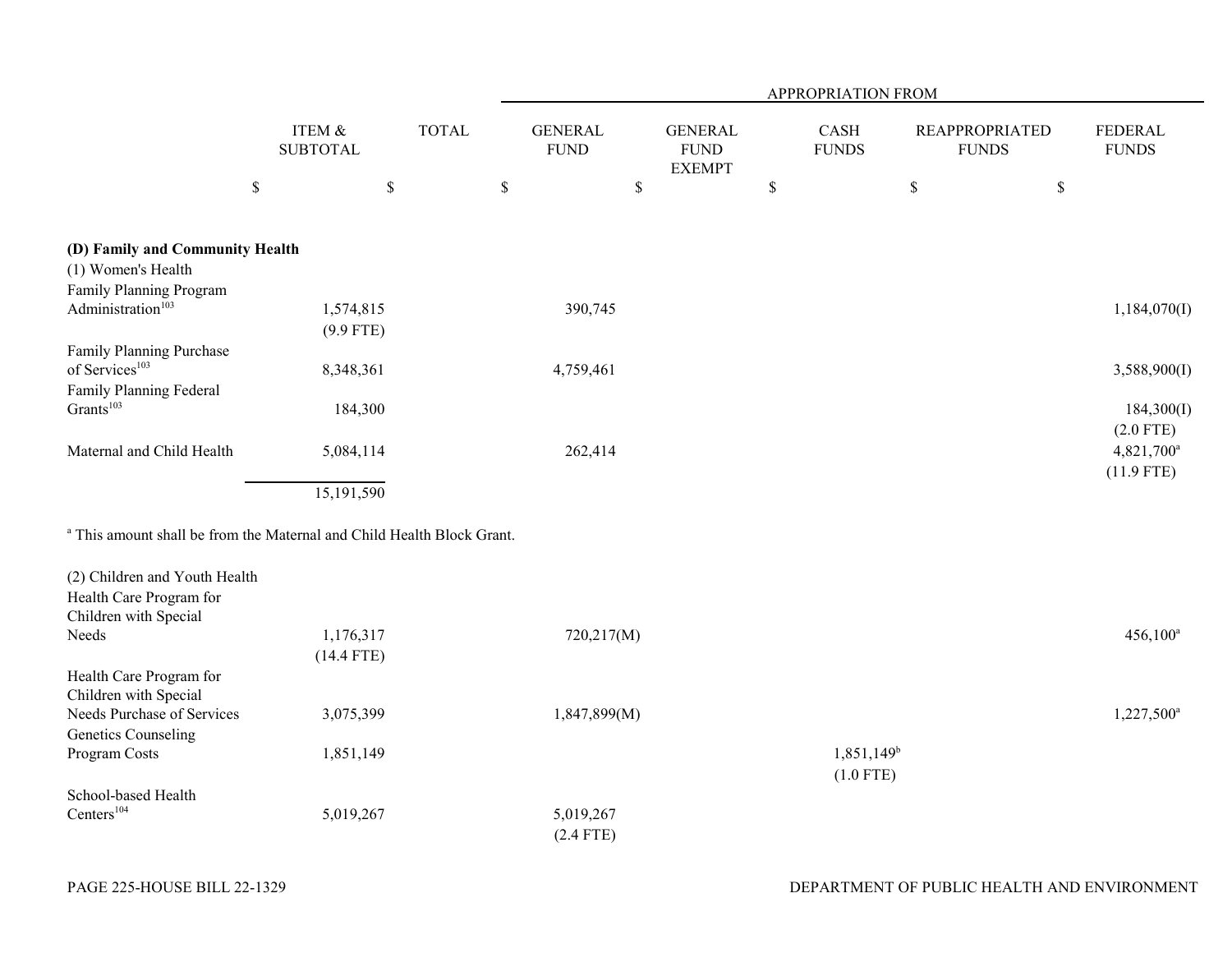|                                                                                                                                                                                                                                                                                                                                                 |                           |              | APPROPRIATION FROM            |      |                                                |                                     |                                       |      |                                |  |  |  |  |
|-------------------------------------------------------------------------------------------------------------------------------------------------------------------------------------------------------------------------------------------------------------------------------------------------------------------------------------------------|---------------------------|--------------|-------------------------------|------|------------------------------------------------|-------------------------------------|---------------------------------------|------|--------------------------------|--|--|--|--|
|                                                                                                                                                                                                                                                                                                                                                 | ITEM &<br><b>SUBTOTAL</b> | <b>TOTAL</b> | <b>GENERAL</b><br><b>FUND</b> |      | <b>GENERAL</b><br><b>FUND</b><br><b>EXEMPT</b> | <b>CASH</b><br><b>FUNDS</b>         | <b>REAPPROPRIATED</b><br><b>FUNDS</b> |      | <b>FEDERAL</b><br><b>FUNDS</b> |  |  |  |  |
|                                                                                                                                                                                                                                                                                                                                                 | $\mathbb S$               | $\mathbb S$  | $\$$                          | $\$$ | $\mathbb{S}$                                   |                                     | $\$$                                  | $\$$ |                                |  |  |  |  |
| Child Fatality Prevention                                                                                                                                                                                                                                                                                                                       | 589,646                   |              | 589,646<br>$(2.9$ FTE)        |      |                                                |                                     |                                       |      |                                |  |  |  |  |
| Healthy Kids<br>Colorado Survey                                                                                                                                                                                                                                                                                                                 | 756,196                   |              |                               |      |                                                | 756,196 <sup>c</sup><br>$(1.5$ FTE) |                                       |      |                                |  |  |  |  |
| Comprehensive Sexual<br>Education                                                                                                                                                                                                                                                                                                               | 988,891                   |              | 988,891<br>$(1.3$ FTE)        |      |                                                |                                     |                                       |      |                                |  |  |  |  |
| <b>Federal Grants</b>                                                                                                                                                                                                                                                                                                                           | 884,604<br>14,341,469     |              |                               |      |                                                |                                     |                                       |      | 884,604(I)<br>$(7.5$ FTE)      |  |  |  |  |
| <sup>a</sup> These amounts shall be from the Maternal and Child Health Block Grant.<br><sup>b</sup> This amount shall be from the Newborn Screening and Genetic Counseling Cash Funds created in Section 25-4-1006 (1), C.R.S.<br><sup>c</sup> This amount shall be from the Marijuana Tax Cash Fund created in Section 39-28.8-501 (1), C.R.S. |                           |              |                               |      |                                                |                                     |                                       |      |                                |  |  |  |  |
| (3) Injury and Violence Prevention - Mental Health Promotion                                                                                                                                                                                                                                                                                    |                           |              |                               |      |                                                |                                     |                                       |      |                                |  |  |  |  |
| Suicide Prevention                                                                                                                                                                                                                                                                                                                              | 1,312,469                 |              | 1,312,469<br>$(2.9$ FTE)      |      |                                                |                                     |                                       |      |                                |  |  |  |  |
| <b>Injury Prevention</b>                                                                                                                                                                                                                                                                                                                        | 3,679,900                 |              |                               |      |                                                |                                     |                                       |      | 3,679,900(I)<br>$(13.4$ FTE)   |  |  |  |  |
| Substance Abuse<br>Prevention Program Costs                                                                                                                                                                                                                                                                                                     | 456,999                   |              |                               |      |                                                | 456,999 <sup>a</sup><br>$(4.5$ FTE) |                                       |      |                                |  |  |  |  |
| Substance Abuse<br><b>Prevention Grants</b><br>Mental Health First Aid                                                                                                                                                                                                                                                                          | 8,995,512                 |              |                               |      |                                                | 8,995,512 <sup>a</sup>              |                                       |      |                                |  |  |  |  |
| Training                                                                                                                                                                                                                                                                                                                                        | 210,000                   |              | 210,000                       |      |                                                |                                     |                                       |      |                                |  |  |  |  |
| <b>Community Crime Victims</b><br><b>Grant Program</b>                                                                                                                                                                                                                                                                                          | 881,078                   |              | 881,078                       |      |                                                |                                     |                                       |      |                                |  |  |  |  |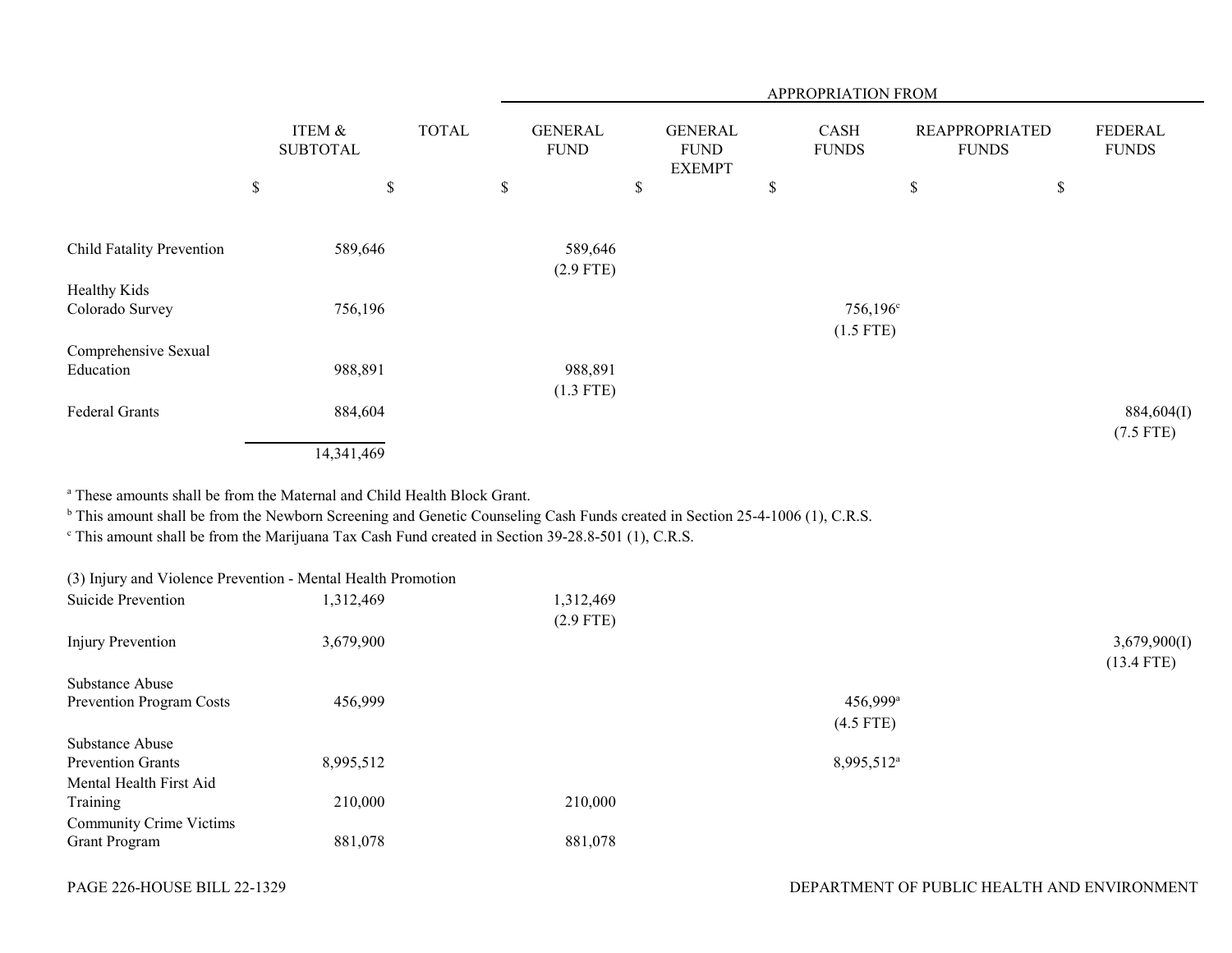|                                                             |                           |              |    | APPROPRIATION FROM            |    |                                                |    |                             |                                       |                                    |                                |  |  |  |
|-------------------------------------------------------------|---------------------------|--------------|----|-------------------------------|----|------------------------------------------------|----|-----------------------------|---------------------------------------|------------------------------------|--------------------------------|--|--|--|
|                                                             | ITEM &<br><b>SUBTOTAL</b> | <b>TOTAL</b> |    | <b>GENERAL</b><br><b>FUND</b> |    | <b>GENERAL</b><br><b>FUND</b><br><b>EXEMPT</b> |    | <b>CASH</b><br><b>FUNDS</b> | <b>REAPPROPRIATED</b><br><b>FUNDS</b> |                                    | <b>FEDERAL</b><br><b>FUNDS</b> |  |  |  |
|                                                             | \$<br>$\$$                |              | \$ |                               | \$ |                                                | \$ |                             | \$                                    | \$                                 |                                |  |  |  |
| Opiate Antagonist Bulk                                      |                           |              |    |                               |    |                                                |    |                             |                                       |                                    |                                |  |  |  |
| Purchase                                                    | 156,514<br>$(2.0$ FTE)    |              |    | 156,514                       |    |                                                |    |                             |                                       |                                    |                                |  |  |  |
| Appropriation to the Harm<br><b>Reduction Grant Program</b> | 1,800,000                 |              |    |                               |    |                                                |    | 1,800,000 <sup>a</sup>      |                                       |                                    |                                |  |  |  |
| Harm Reduction Grant<br>Program                             | 1,740,895                 |              |    |                               |    |                                                |    |                             |                                       | $1,740,895^{\rm b}$<br>$(1.9$ FTE) |                                |  |  |  |
| <b>CARE Network</b>                                         | 912,651                   |              |    | 912,651<br>$(0.4$ FTE)        |    |                                                |    |                             |                                       |                                    |                                |  |  |  |
|                                                             | 20,146,018                |              |    |                               |    |                                                |    |                             |                                       |                                    |                                |  |  |  |

<sup>a</sup> These amounts shall be from the Marijuana Tax Cash Fund created in Section 39-28.8-501 (1), C.R.S.

<sup>b</sup> This amount shall be from the Harm Reduction Grant Program Cash Fund created in Section 25-20.5-1102 (1), C.R.S.

| (4) Office of Gun Violence<br>Prevention                               |             |                          |                               |
|------------------------------------------------------------------------|-------------|--------------------------|-------------------------------|
| Program Costs                                                          | 2,999,858   | 2,999,858<br>$(4.0$ FTE) |                               |
| (E) Nutrition Services<br>Women, Infants, and<br>Children Supplemental |             |                          |                               |
| Food Grant                                                             | 87,997,435  | 57,335                   | 87,940,100(I)<br>$(16.9$ FTE) |
| Child and Adult Care Food                                              |             |                          |                               |
| Program                                                                | 27,899,109  |                          | 27,899,109(I)<br>$(7.8$ FTE)  |
|                                                                        | 115,896,544 |                          |                               |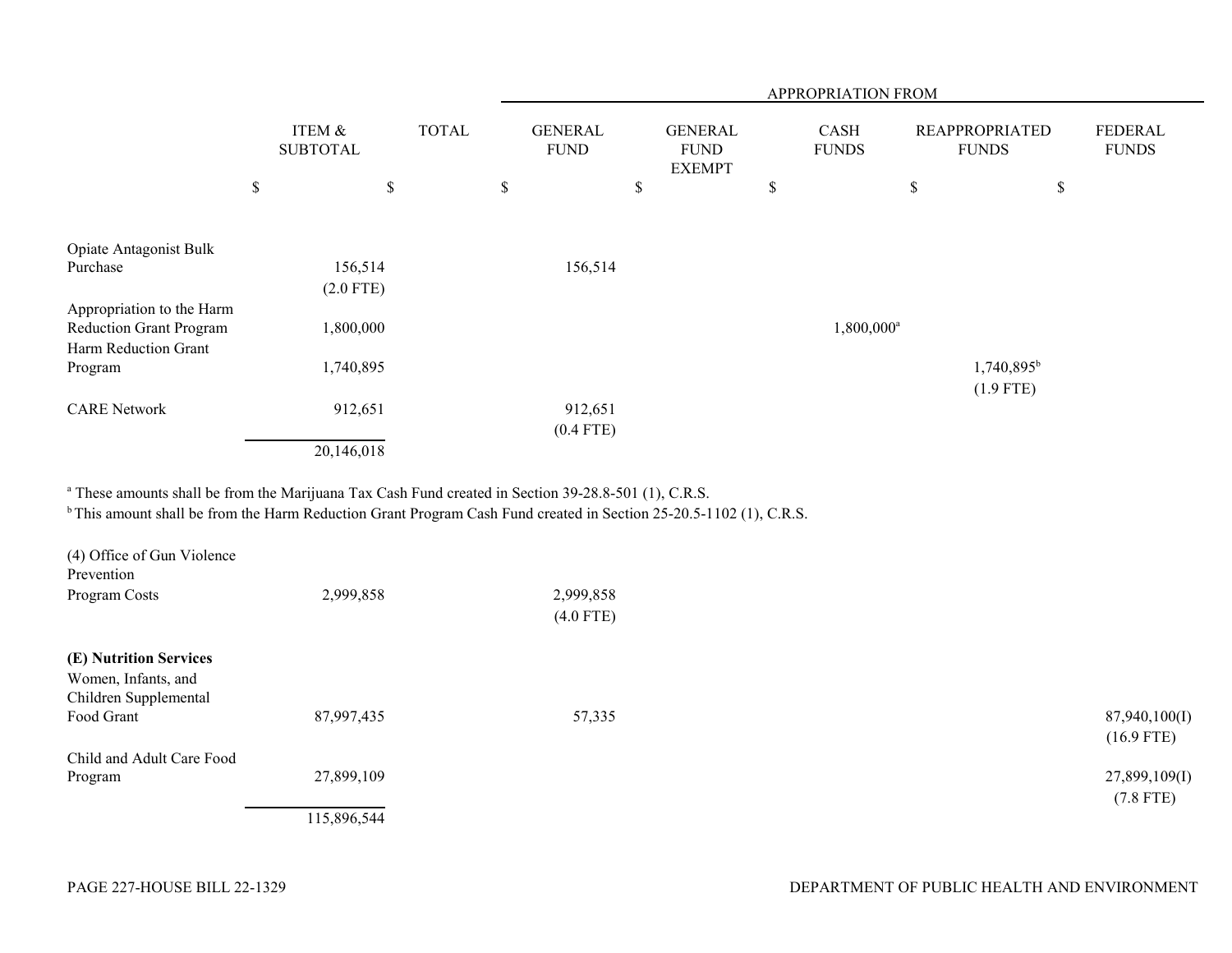|                                                                |                           |              |                               | APPROPRIATION FROM |                                                |    |                             |    |                                       |                         |  |  |  |
|----------------------------------------------------------------|---------------------------|--------------|-------------------------------|--------------------|------------------------------------------------|----|-----------------------------|----|---------------------------------------|-------------------------|--|--|--|
|                                                                | ITEM &<br><b>SUBTOTAL</b> | <b>TOTAL</b> | <b>GENERAL</b><br><b>FUND</b> |                    | <b>GENERAL</b><br><b>FUND</b><br><b>EXEMPT</b> |    | <b>CASH</b><br><b>FUNDS</b> |    | <b>REAPPROPRIATED</b><br><b>FUNDS</b> | FEDERAL<br><b>FUNDS</b> |  |  |  |
|                                                                | $\$$                      | \$           | $\mathbb{S}$                  | \$                 |                                                | \$ |                             | \$ | \$                                    |                         |  |  |  |
|                                                                |                           |              |                               |                    |                                                |    |                             |    |                                       |                         |  |  |  |
|                                                                |                           | 256,738,278  |                               |                    |                                                |    |                             |    |                                       |                         |  |  |  |
| (10) HEALTH FACILITIES AND EMERGENCY MEDICAL SERVICES DIVISION |                           |              |                               |                    |                                                |    |                             |    |                                       |                         |  |  |  |
| (A) Operations Management                                      |                           |              |                               |                    |                                                |    |                             |    |                                       |                         |  |  |  |
| Administration and                                             |                           |              |                               |                    |                                                |    |                             |    |                                       |                         |  |  |  |
| Operations                                                     | 2,399,267<br>$(25.2$ FTE) |              |                               | 126,229            |                                                |    | 2,209,934 <sup>a</sup>      |    |                                       | 63,104(I)               |  |  |  |
| Appropriation to the Health<br>Facilities General Licensure    |                           |              |                               |                    |                                                |    |                             |    |                                       |                         |  |  |  |
| Cash Fund                                                      | 1,653,000                 |              |                               | 1,653,000          |                                                |    |                             |    |                                       |                         |  |  |  |
| Appropriation to the<br>Assisted Living Residence              |                           |              |                               |                    |                                                |    |                             |    |                                       |                         |  |  |  |
| Cash Fund                                                      | 2,732,000                 |              | 2,732,000                     |                    |                                                |    |                             |    |                                       |                         |  |  |  |
|                                                                | 6,784,267                 |              |                               |                    |                                                |    |                             |    |                                       |                         |  |  |  |

<sup>a</sup> Of this amount, an estimated \$819,482 shall be from the Health Facilities General Licensure Cash Fund created in Section 25-3-103.1 (1), C.R.S., an estimated \$489,255 shall be from the Assisted Living Residence Cash Fund created in Section 25-27-107.5 (1), C.R.S., an estimated \$329,583 shall be from the Emergency Medical Services Account within the Highway Users Tax Fund created in Section 25-3.5-603 (1)(a), C.R.S., an estimated \$312,966 shall be from the Home Care Agency Cash Fund created in Section 25-27.5-105, C.R.S., an estimated \$81,462 shall be from the Medication Administration Cash Fund created in Section 25-1.5-303 (5)(a), C.R.S., an estimated \$53,254 shall be from the Nursing Home Penalty Cash Fund created in Section 25.5-6-205 (3)(a), C.R.S., an estimated \$45,984 shall be from the Statewide Trauma Care System Cash Fund created in Section 25-3.5-705 (2), C.R.S., and an estimated \$77,948 shall be from various sources of cash funds.

| (B) Health Facilities  |              |         |                        |
|------------------------|--------------|---------|------------------------|
| Program                |              |         |                        |
| Home and Community     |              |         |                        |
| Survey                 | 2,534,954    | 159,619 | 2,375,335 <sup>a</sup> |
|                        | $(25.8$ FTE) |         |                        |
| Nursing and Acute Care |              |         |                        |
| <b>Facility Survey</b> | 860,032      | 91,848  | 768,184 <sup>a</sup>   |
|                        | $(7.2$ FTE)  |         |                        |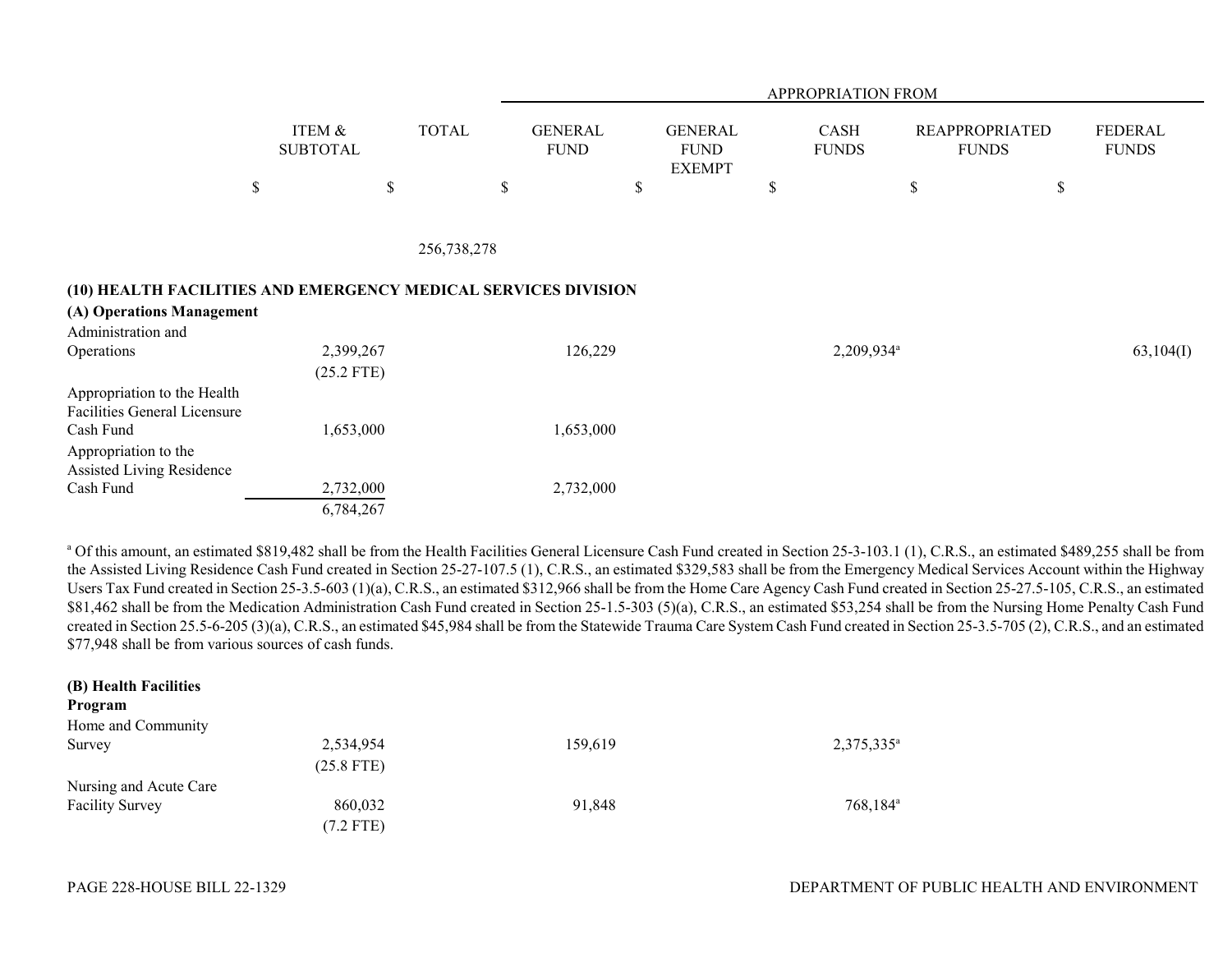|                                 |                           |              |                               |                           |                                                | APPROPRIATION FROM          |                                        |                                |
|---------------------------------|---------------------------|--------------|-------------------------------|---------------------------|------------------------------------------------|-----------------------------|----------------------------------------|--------------------------------|
|                                 | ITEM &<br><b>SUBTOTAL</b> | <b>TOTAL</b> | <b>GENERAL</b><br><b>FUND</b> |                           | <b>GENERAL</b><br><b>FUND</b><br><b>EXEMPT</b> | <b>CASH</b><br><b>FUNDS</b> | <b>REAPPROPRIATED</b><br><b>FUNDS</b>  | <b>FEDERAL</b><br><b>FUNDS</b> |
|                                 | \$<br>\$                  |              | \$                            | $\boldsymbol{\mathsf{S}}$ |                                                | \$                          | \$<br>\$                               |                                |
|                                 |                           |              |                               |                           |                                                |                             |                                        |                                |
| Medicaid/Medicare               |                           |              |                               |                           |                                                |                             |                                        |                                |
| Certification Program           | 10,232,473                |              |                               |                           |                                                |                             | 5,782,285 <sup>b</sup><br>$(63.6$ FTE) | 4,450,188(I)<br>$(47.8$ FTE)   |
| Transfer to Department of       |                           |              |                               |                           |                                                |                             |                                        |                                |
| Public Safety                   | 699,072                   |              |                               |                           |                                                |                             | $341,076^b$                            | 357,996(I)                     |
| <b>Behavioral Health Entity</b> |                           |              |                               |                           |                                                |                             |                                        |                                |
| Licensing                       | 180,586                   |              | 74,705                        |                           |                                                | $40,492^{\text{a}}$         |                                        | 65,389(I)                      |
|                                 |                           |              | $(2.6$ FTE)                   |                           |                                                |                             |                                        |                                |
| Nursing Home Grants             | 6,000,000                 |              |                               |                           |                                                | $6,000,000$ <sup>a</sup>    |                                        |                                |
|                                 | 20,507,117                |              |                               |                           |                                                |                             |                                        |                                |

<sup>a</sup> Of these amounts, an estimated \$6,000,000 shall be from the Nursing Home Penalty Cash Fund created in Section 25.5-6-205 (3)(a), C.R.S., an estimated \$1,040,285 shall be from the Assisted Living Residence Cash Fund created in Section 25-27-107.5 (1), C.R.S., an estimated \$646,395 shall be from the Home Care Agency Cash Fund created in Section 25-27.5-105, C.R.S., an estimated \$824,725 shall be from the Health Facilities General Licensure Cash Fund created in Section 25-3-103.1 (1), C.R.S., an estimated \$10,821 shall be from the Assisted Living Residence Improvement Cash Fund created in Section 25-27-106 (2)(b)(IV)(A), C.R.S., and an estimated \$661,785 shall be from various sources of cash funds. <sup>b</sup> These amounts shall be from Medicaid funds transferred from the Transfer to Department of Public Health and Environment for Facility Survey and Certification line item in the Department of Health Care Policy and Financing.

| (C) Emergency Medical Services  |              |        |                        |
|---------------------------------|--------------|--------|------------------------|
| State EMS Coordination,         |              |        |                        |
| Planning and Certification      |              |        |                        |
| Program                         | 1,777,487    | 64,427 | 1,713,060 <sup>a</sup> |
|                                 | $(14.7$ FTE) |        |                        |
| Distributions to Regional       |              |        |                        |
| <b>Emergency Medical and</b>    |              |        |                        |
| Trauma Councils                 | 1,785,000    |        | $1,785,000^{\rm b}$    |
| <b>Emergency Medical</b>        |              |        |                        |
| <b>Services Provider Grants</b> | 8,378,896    |        | 8,378,896 <sup>b</sup> |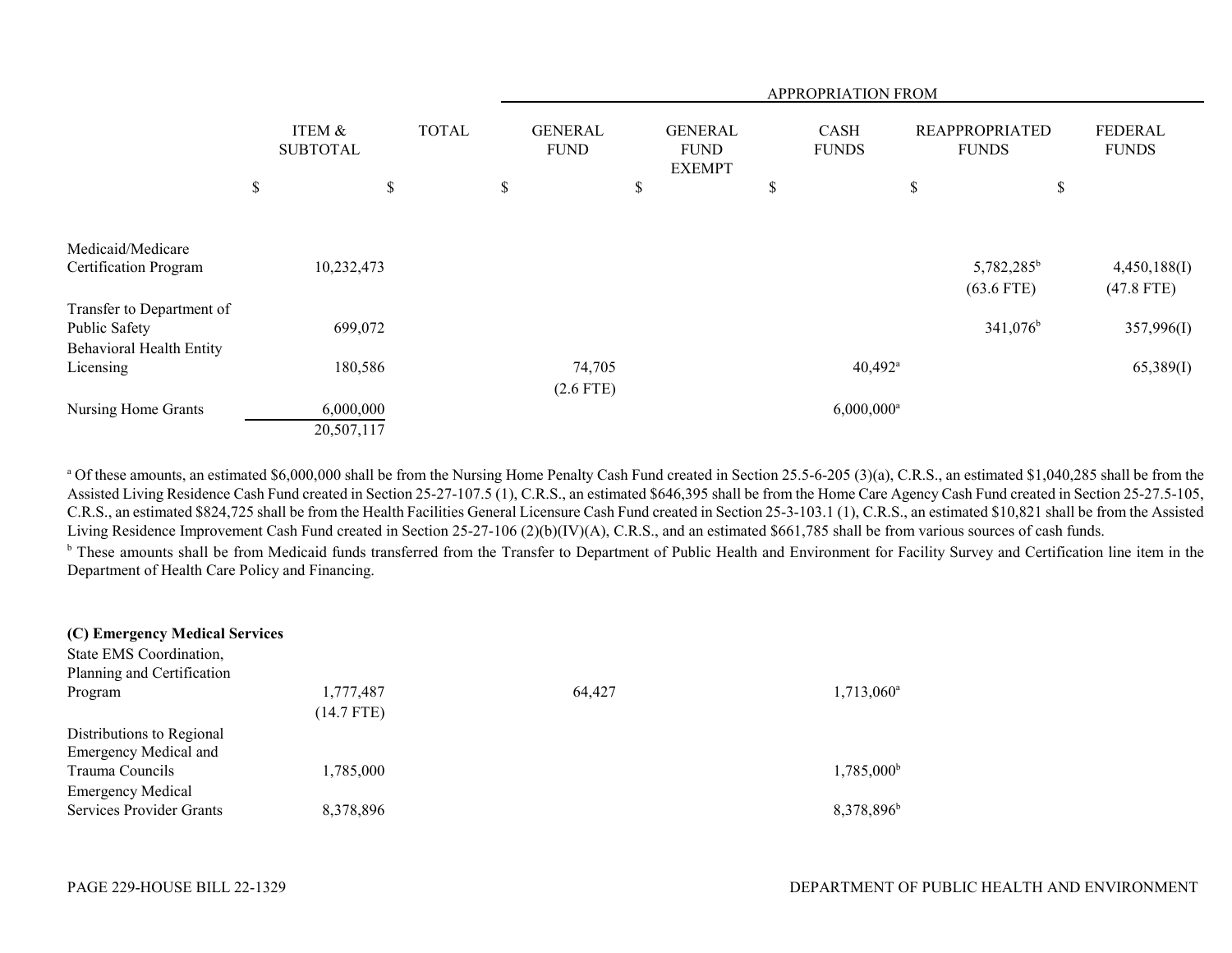|                          |                           |              |                               |                                                |                             | APPROPRIATION FROM      |                                       |                                |
|--------------------------|---------------------------|--------------|-------------------------------|------------------------------------------------|-----------------------------|-------------------------|---------------------------------------|--------------------------------|
|                          | ITEM &<br><b>SUBTOTAL</b> | <b>TOTAL</b> | <b>GENERAL</b><br><b>FUND</b> | <b>GENERAL</b><br><b>FUND</b><br><b>EXEMPT</b> | <b>CASH</b><br><b>FUNDS</b> |                         | <b>REAPPROPRIATED</b><br><b>FUNDS</b> | <b>FEDERAL</b><br><b>FUNDS</b> |
|                          | \$<br>\$                  |              | \$                            | \$                                             | \$                          |                         | \$                                    | \$                             |
| Trauma Facility          |                           |              |                               |                                                |                             |                         |                                       |                                |
| Designation Program      | 377,434                   |              |                               |                                                |                             | 377,434°<br>$(1.8$ FTE) |                                       |                                |
| Federal Grants           | 290,300                   |              |                               |                                                |                             |                         |                                       | 290,300(I)                     |
| Poison Control           | 1,595,240                 |              | 1,535,140                     |                                                |                             | $60,100$ <sup>d</sup>   |                                       |                                |
| Appropriation to the EMS |                           |              |                               |                                                |                             |                         |                                       |                                |
| Account                  | 2,000,000                 |              | 2,000,000                     |                                                |                             |                         |                                       |                                |
|                          | 16,204,357                |              |                               |                                                |                             |                         |                                       |                                |

<sup>a</sup> Of this amount, an estimated \$1,623,579 shall be from the Emergency Medical Services Account within the Highway Users Tax Fund created in Section 25-3.5-603 (1)(a), C.R.S., and an estimated \$89,481 shall be from the Fixed-wing and Rotary-wing Ambulances Cash Fund created in Section 25-3.5-307 (2)(a), C.R.S.

<sup>b</sup> This amount shall be from the Emergency Medical Services Account within the Highway Users Tax Fund created in Section 25-3.5-603 (1)(a), C.R.S.

<sup>c</sup> This amount shall be from the Statewide Trauma Care System Cash Fund created in Section 25-3.5-705 (2), C.R.S.

<sup>d</sup> This amount shall be from the Marijuana Tax Cash Fund created in Section 39-28.8-501 (1), C.R.S.

| (D) Indirect Cost |           |                          |                           |            |
|-------------------|-----------|--------------------------|---------------------------|------------|
| Assessment        | 3,487,317 | $0.859,903$ <sup>a</sup> | ل 1,604 $^{\rm b}$<br>751 | 875,810(I) |

<sup>a</sup> Of this amount, \$1,212 shall be from the Marijuana Tax Cash Fund created in Section 39-28.8-501 (1), C.R.S., and \$1,858,691 shall be from various sources of cash funds. <sup>b</sup> This amount shall be from Medicaid funds transferred from the Transfer to Department of Public Health and Environment for Facility Survey and Certification line item in the Department of Health Care Policy and Financing.

46,983,058

# **TOTALS PART XVII(PUBLIC HEALTH AND ENVIRONMENT)** \$756,286,389 \$156,470,551 \$381,798<sup>a</sup> \$226,496,227<sup>b</sup> \$48,494,927 \$324,442,886<sup>c</sup>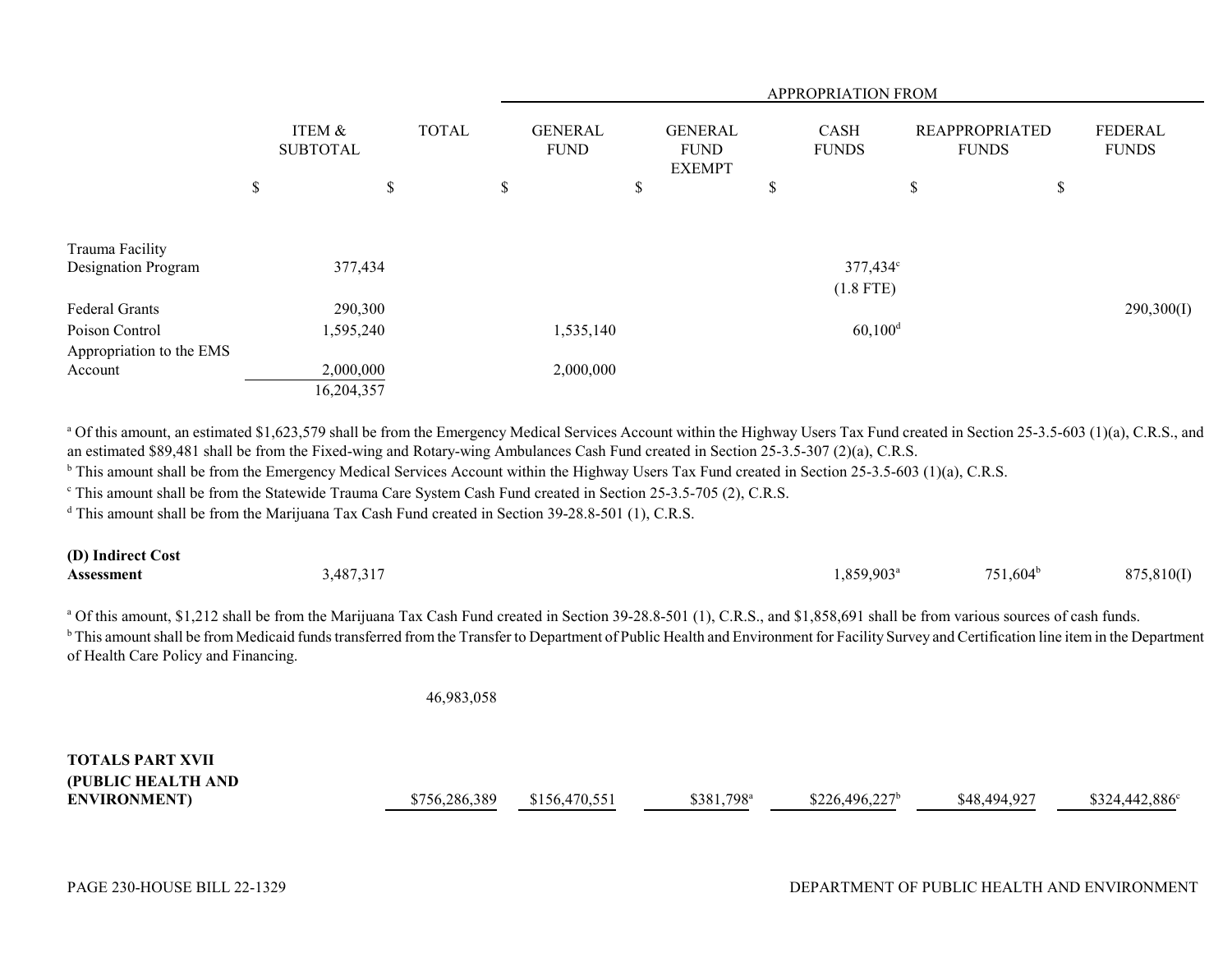|                 |              |      | APPROPRIATION FROM        |  |              |                |                |  |  |
|-----------------|--------------|------|---------------------------|--|--------------|----------------|----------------|--|--|
|                 |              |      |                           |  |              |                |                |  |  |
| ITEM &          | <b>TOTAL</b> |      | GENERAL<br><b>GENERAL</b> |  | CASH         | REAPPROPRIATED | <b>FEDERAL</b> |  |  |
| <b>SUBTOTAL</b> |              | FUND | FUND                      |  | <b>FUNDS</b> | <b>FUNDS</b>   | <b>FUNDS</b>   |  |  |
|                 |              |      | <b>EXEMPT</b>             |  |              |                |                |  |  |
|                 |              |      |                           |  |              |                |                |  |  |

<sup>a</sup> This amount is not subject to the limitation on General Fund appropriations set forth in Section 24-75-201.1, C.R.S., and shall be General Fund Exempt pursuant to Section 24-22-117  $(1)(c)(I)(B.5)$ , C.R.S.

 $b$  Of this amount, \$1,845,400 contains an (I) notation.

 $\degree$  Of this amount, \$304,694,380 contains an (I) notation.

**FOOTNOTES** -- The following statements are referenced to the numbered footnotes throughout section 2.

- 95 Department of Public Health and Environment, Administration and Support, Administration, Leave Payouts -- The Department may use this line item for leave payouts for cash funded and federal funded employees only.
- 96 Department of Public Health and Environment, Disease Control and Public Health Response, General Disease Control, and Surveillance, Immunization Operating Expenses -- It is the General Assembly's intent to provide flexibility in the use of these funds toward a menu of evidence based immunization interventions, including but not limited to mobile health clinics, community and school based vaccination clinics, data improvement efforts, funding for VISTA/AmeriCorps volunteer efforts and family participation incentives.
- 97 Department of Public Health and Environment, Air Pollution Control Division, Stationary Sources, Local Contracts -- It is the General Assembly's intent that \$1.5 million of this appropriation is to be used for electric lawn equipment grants to government entities and contractors.
- 98 Department of Public Health and Environment, Water Quality Control Program, Clean Water Program, Water Quality Improvement -- This appropriation remains available until the completion of the project or the close of the 2024-25 state fiscal year, whichever comes first.
- 99 Department of Public Health and Environment, Hazardous Materials and Waste Management Division, Contaminated Site Cleanups and Remediation Programs, Contaminated Sites Operation and Maintenance -- Of this appropriation, \$1,169,181 General Fund and \$10,497,485 federal funds remain available until the completion of the project or the close of the 2024-25 state fiscal year, whichever comes first.
- 100 Department of Public Health and Environment, Hazardous Materials and Waste Management Division, Contaminated Site Cleanups and Remediation Programs, Brownfields Cleanup Program -- This appropriation remains available until the completion of the project or the close of the 2024-25 state fiscal year, whichever comes first.
- 101Department of Public Health and Environment, Prevention Services Division, Chronic Disease Prevention Programs, Transfer to Health Disparities Grant